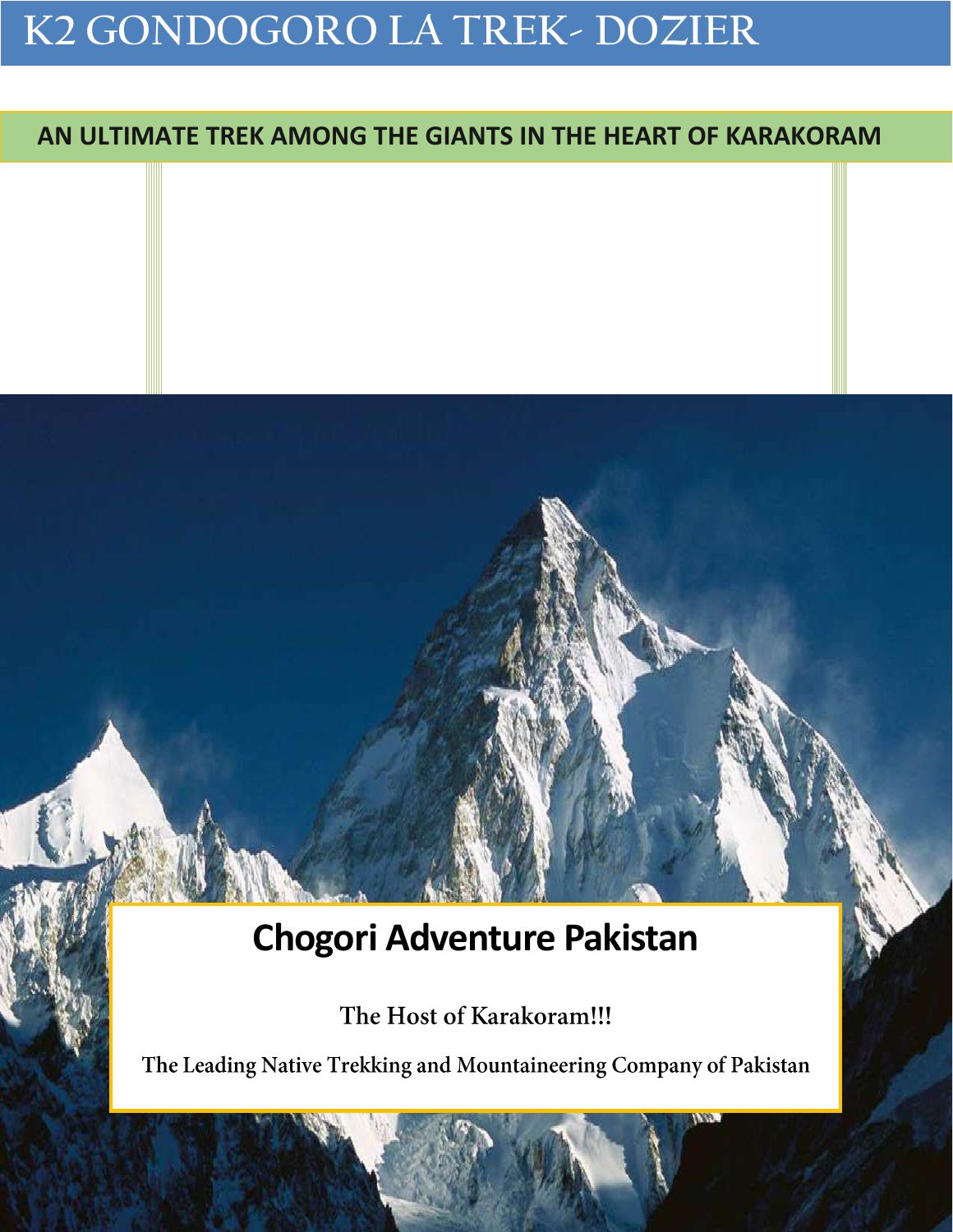### Contents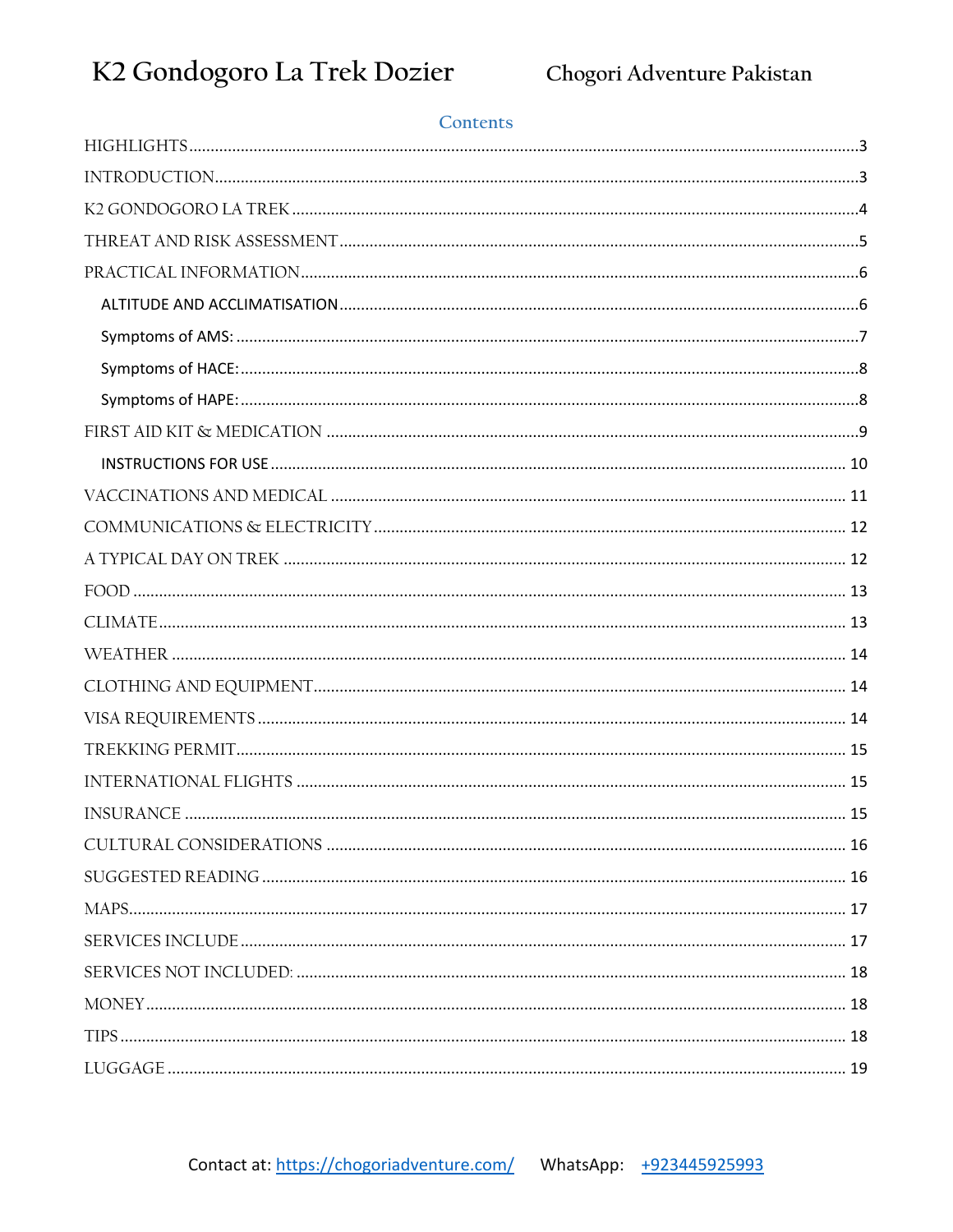## K2 Gondogoro La Trek Dozier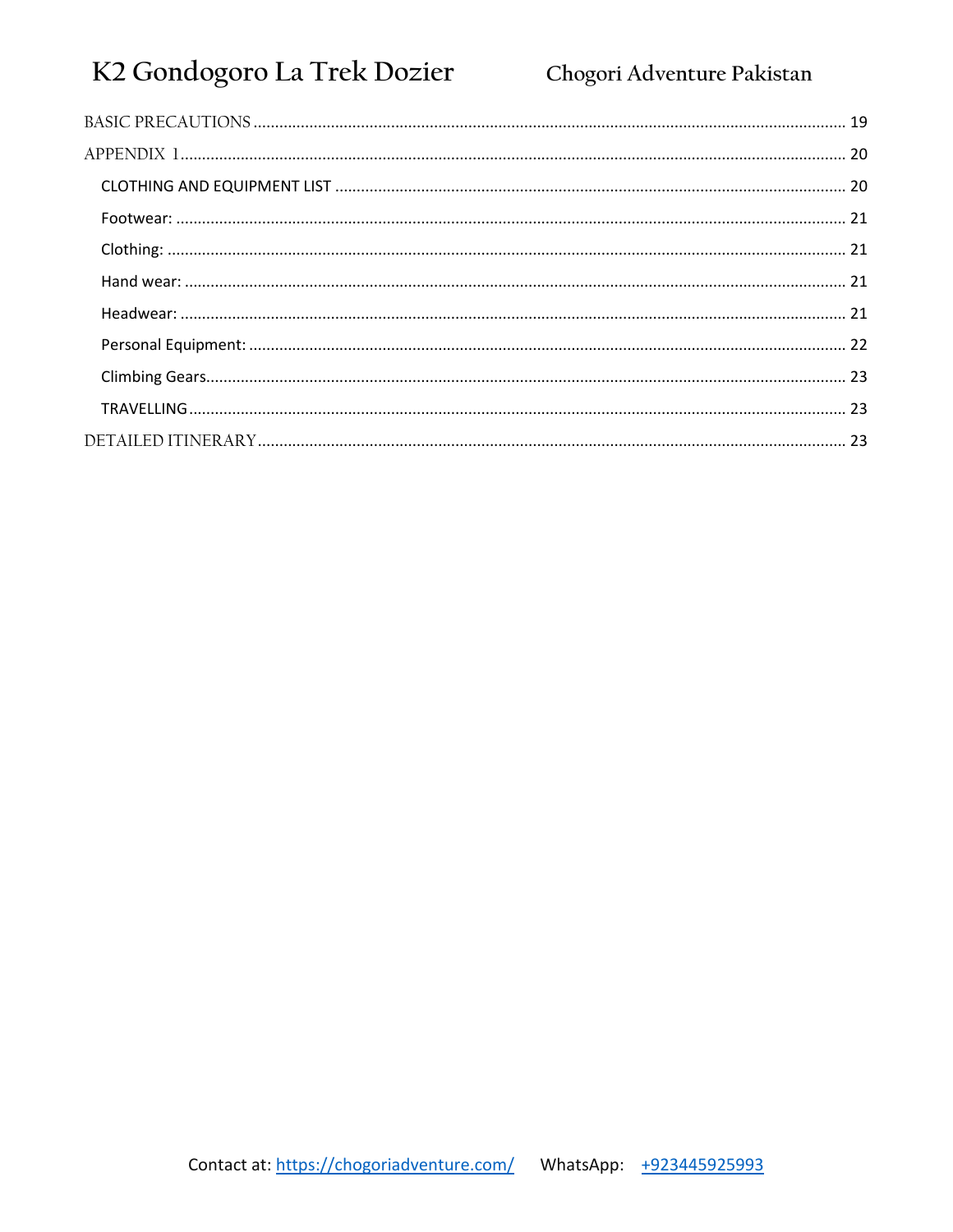## <span id="page-3-0"></span>**HIGHLIGHTS**

- **A must do trek for mountain connoisseurs and rightly listed as one of the world's top 5 Mountain walks.**
- **Laila peak, Hushe Valley**
- **Chogori Adventure the leading Native Adventure Tour Company of North Pakistan.**
- **Indigenous team having vast knowledge and experience of mountains.**
- **A spectacular trek up the Baltoro glacier, over the challenging Gondogoro La pass and down the beautiful Hushe valley.**
- **Views of K2, Broad Peak, Masherbrum, GI & II, Trango towers and Leila peak among many others.**
- **View of Gasherbrum group, Sia Kangri, Baltoro Kangri, Pasotre peak, Chogolisa and Gondogoro Valley**
- **Trek on the 2nd largest glacier deposit including Baltoro Glacier, Godwin Austin, Vigne and Gondogoro Glacier.**
- **We also offer the option to do the K2 & Concordia trek and descend back down via the same route or cross the Gondogoro pass in to Hushe valley.**
- **Locals living style, Balti Porters, Glaciers, rivers and Valleys.**
- **Exotic and local food options**

## <span id="page-3-1"></span>**INTRODUCTION**

- **This is considered to be one of the world's great treks with breathtaking scenery surpassed anywhere else in the high mountains. This is a challenging trek to K2 Base Camp and over the Gondogoro Pass.**
- **The trekking route is lined with rugged mountains all the way from Askole, the last village in the Braldu gorge, to Concordia. On our walk up the Baltoro glacier we will see the Trango Towers, Masherbrum, K2 and Broad Peak among many others. Concordia has been described as the "Throne Room of the Mountain Gods" for its unique 360˚ panorama of 7,000m mountains and impressive views of K2.**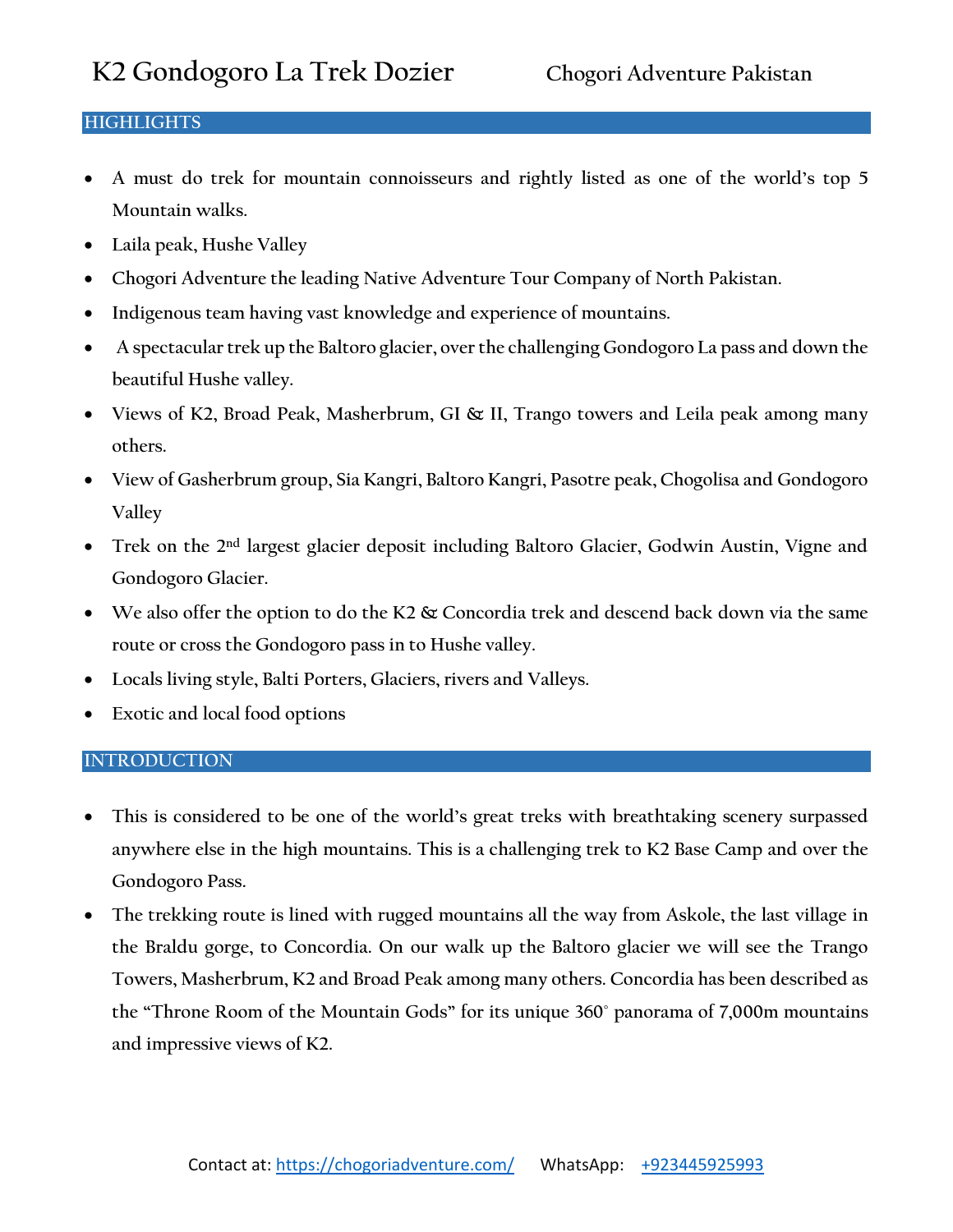**After some time exploring K2 and Broad Peak Base Camps, we will cross the Gondogoro pass in to Hushe valley and back to Skardu in a Circular way.**

## <span id="page-4-0"></span>**K2 GONDOGORO LA TREK**

**Total number of days 20 days Grade: Strenuous Trekking Days: 13-14 Days Hotels or city: 6-7 Days**

| Accommodation             | 7 nights hotel, 13 nights camping                                                      |
|---------------------------|----------------------------------------------------------------------------------------|
| 2022 price from Islamabad | US $$1,990 \ (\text{\textsterling} 1,350 \text{ or } \in 16,80)$                       |
| 2022 price from Skardu    | US $$1,600 \text{ } (\text{\textsterling}1,150 \text{ or } \text{\textsterling}13,40)$ |
| Minimum group size        | 4 persons                                                                              |
| Maximum group size        | 12 persons                                                                             |

## **Fixed Departures:**

| <b>Starting Date</b> | <b>Ending Date</b> |
|----------------------|--------------------|
| $1$ June             | 20 June            |
| $10$ June            | $30$ July          |
| 15 June (Guaranteed) | 10 July            |
| 1 July (Guaranteed)  | 20 July            |
| $5$ July             | $25$ July          |
| $10$ July            | $30$ July          |

| <b>Starting Date</b>   | <b>Ending Date</b> |
|------------------------|--------------------|
| 15 July (Guaranteed)   | 4 August           |
| 20 July                | 9 August           |
| $25$ July              | 14 August          |
| 1 August (Guaranteed)  | 20 August          |
| 10 August              | 30 August          |
| 15 August (Guaranteed) | 30 August          |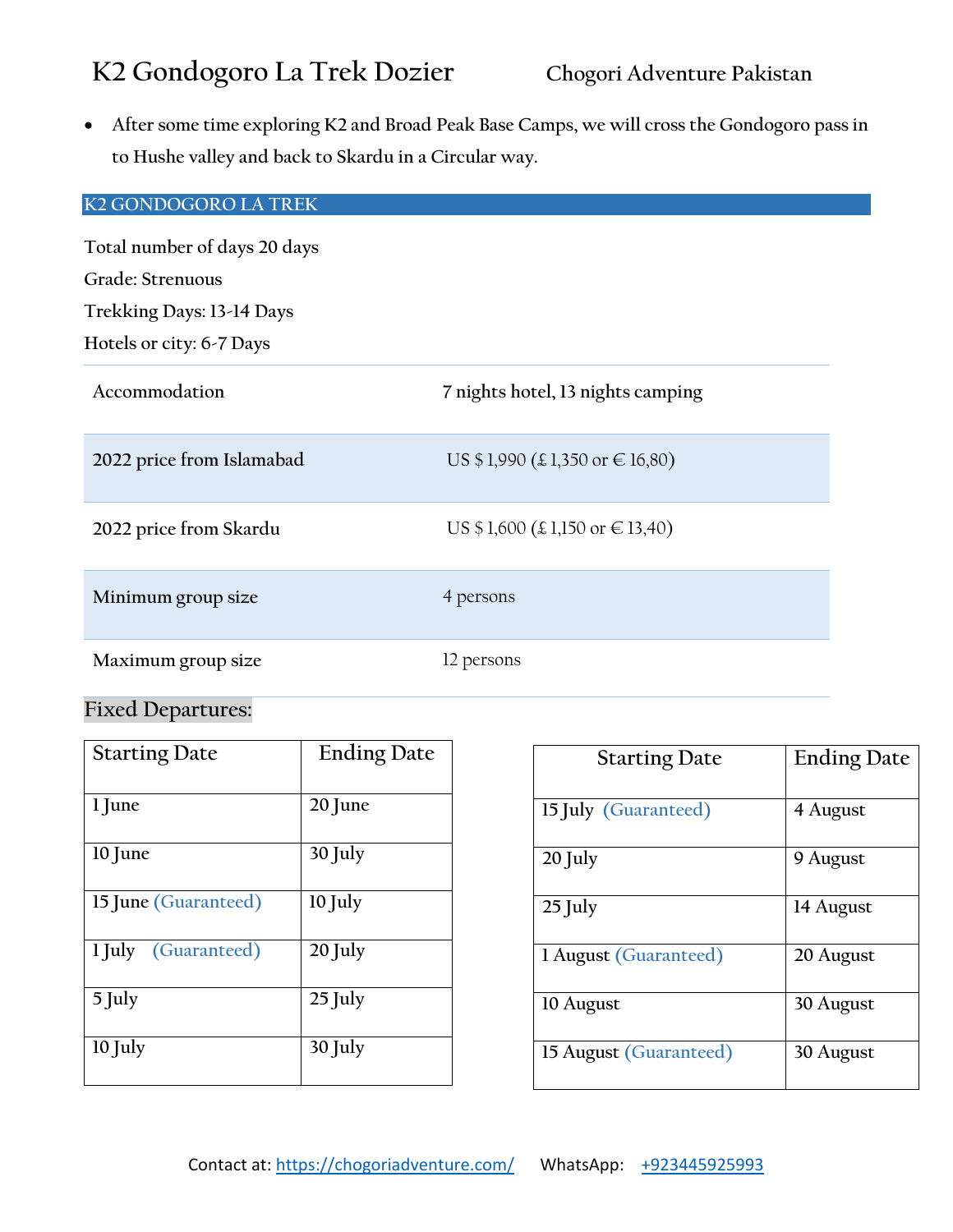### <span id="page-5-0"></span>**THREAT AND RISK ASSESSMENT**

**Participants should be aware trekking, mountaineering and travelling in a developing country are activities that involve a risk of personal injury. As a condition of booking you must accept these risks and be responsible for your own actions and involvement.**

**Adventure travel requires an open and flexible attitude. You may experience extreme conditions, unpredictable weather and last minute changes to the itinerary beyond our control. The ability to work in team is an important aspect of all of our trips.**

**As a part of our planning process we have performed a detailed threat and risk assessment for our K2 and Gondogoro la trek. It is worth pointing out all of our trips have a certain degree of risk, this is of course part of the attraction of adventure travel and why so many people choose to join this type of holiday. However, by identifying the potential hazards on K2 trekking, we can assess the level of risk and implement control measures to reduce this happening.**

**For your information we have listed below a summary of the significant risks and hazards identified by us: Falls and trips resulting in physical injury e.g. slipping on ice or falling off the path.**

- **Altitude illness including but not limited to AMS, HACE and HAPE.**
- **Getting lost or becoming separated from group e.g. When you are alone without away from the group.**
- **Severe bad weather and conditions when camping e.g. at Concordia or k2 base camp and Ali Camp.**
- **Climatic injuries (dehydration, sun burn, heat exhaustion, hypothermia or heat stroke). Temperatures of up to 40 Celsius during day time, may be experienced during the first few days of the trek.**
- **Crossing a river with no bridge resulting in drowning and/ or a fall. There are a number of river crossings on the trail to K2 Base Camp and Gondogoro la.**
- **Rock fall and landslides The jeep track Skardu – Askole and Hushe - Skardu is at a risk of rock fall and landslides as well as many sections of the trek.**
- **Snow and ice avalanches.**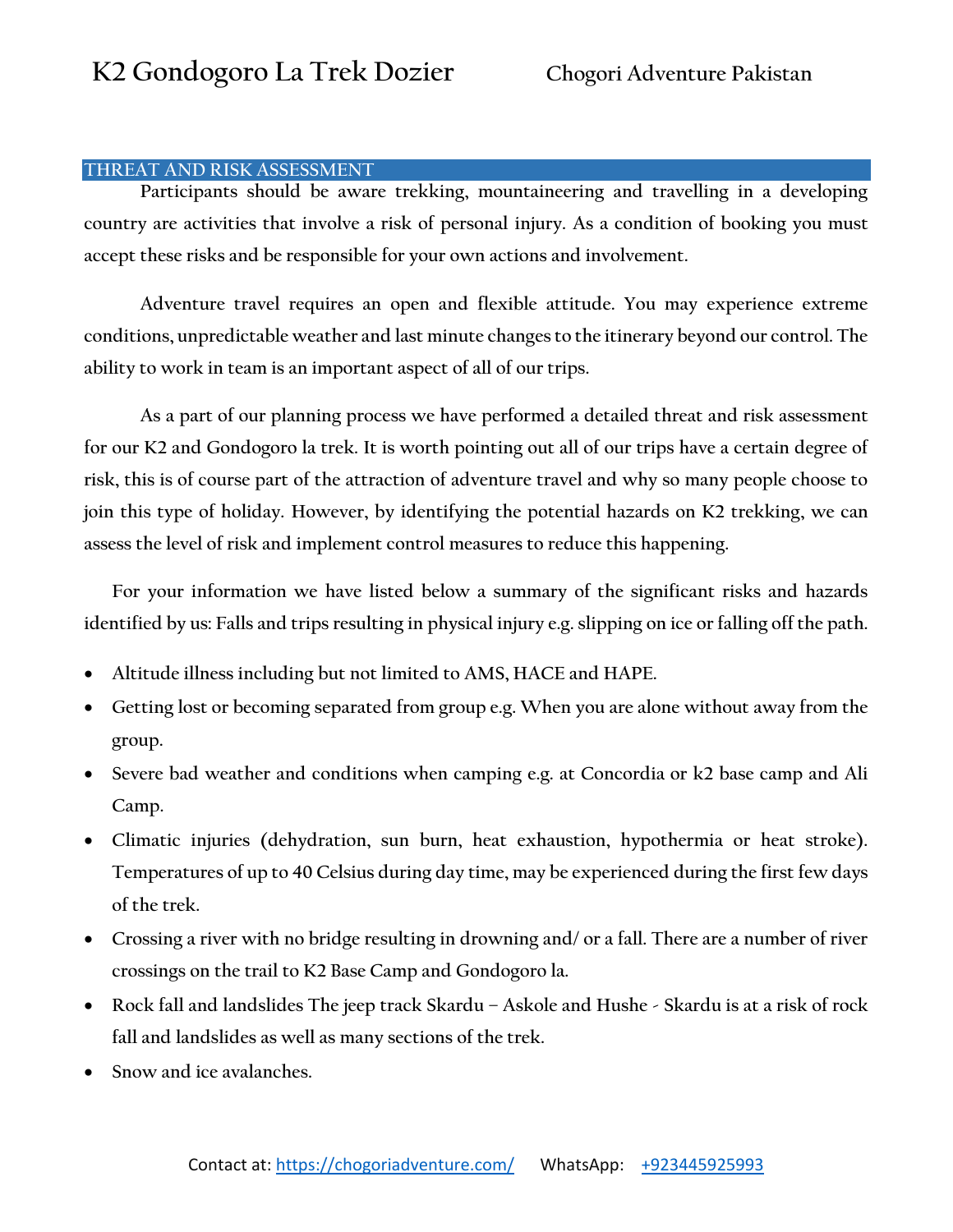- **Lightning strike.**
- **Wildlife, pack animals (e.g. donkeys or horses) or stray dogs**
- **Earthquake. There is a high risk of earthquake in Karakoram Mountains.**
- **Endemic local diseases. We advise you discuss vaccinations with your doctor before departure.**
- **Physiological injury such as heart attack, appendicitis, hernia, toothache etc. in a remote area.**
- **Road traffic. The drive along the jeep track Skardu – Askole and Hushe – Skardu is a prone to landslides and rock fall and has many sections with high degree of exposure.**
- **Flight accident on Islamabad – Skardu – Islamabad route.**
- **Contaminated food and/ or water.**
- **This trip visits a remote area where you are away from normal emergency services and medical facilities. In case of a serious injury requiring hospitalization evacuation could take up to several days and may impede your ensuing recovery. Helicopters are the most usual means of evacuation, however they are not always available or they may be hindered by poor weather and flying conditions.**

## <span id="page-6-0"></span>**PRACTICAL INFORMATION**

**The country political situation is stable and there is no need to be worry about the political factor.** 

**Consult respective travel advisories about traveling in Pakistan.**

## <span id="page-6-1"></span>**ALTITUDE AND ACCLIMATISATION**

**Our K2 Gondogoro la Trek itinerary has been designed for gradual acclimatization to take place, take a look at the altitude profile for the itinerary below:**

**The maximum altitude during k2 Gondogoro la trek is 5,585m at Gondogoro la pass top.**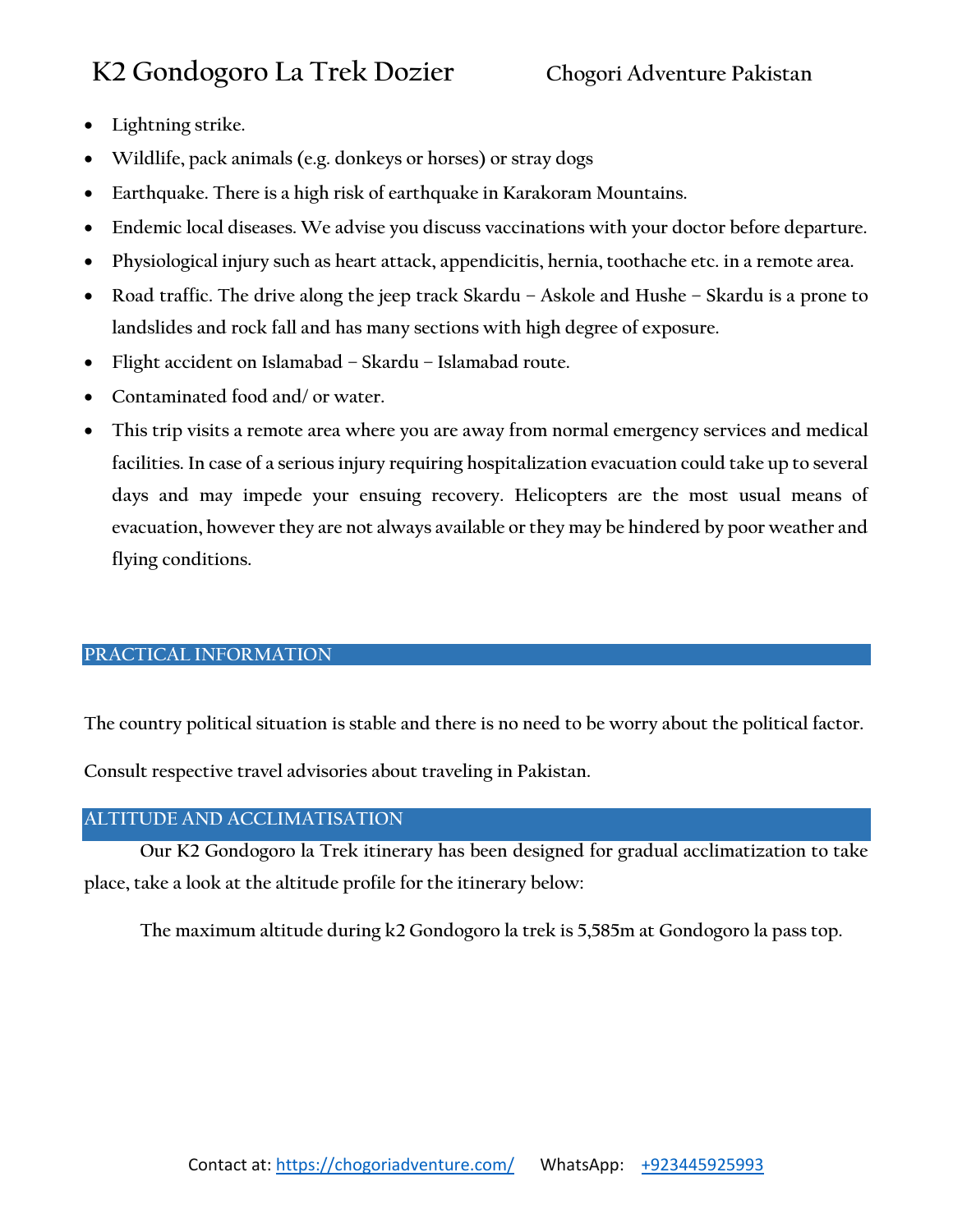**There are ways of helping the acclimatization process, as described below:**



K2 and Gondogoro la trek altitude profile (metres)

- **Walk slowly: there is plenty of time included in the itinerary so there is no need to rush, go at your own pace and enjoy the incredible views!**
- **Drinks lots of water: it is easier for your body to acclimatize when hydrated so drink water and avoid coffee, tea and alcohol.**
- **Consider taking Diamox (acetazolamide): before using this drug we recommend consulting a doctor and researching the pros and cons of using this medicine.**

**Please remember even the fittest and healthiest person can develop one of the altitude illnesses: AMS (acute mountain sickness), HACE (high altitude cerebral edema) and/ or HAPE (high altitude pulmonary edema). The symptoms of these illnesses are listed below, if any of these occur when you are on trek please immediately tell your guide.**

### <span id="page-7-0"></span>**Symptoms of AMS:**

- **Tiredness**
- **Dizziness**
- **Nausea or if severe, vomiting**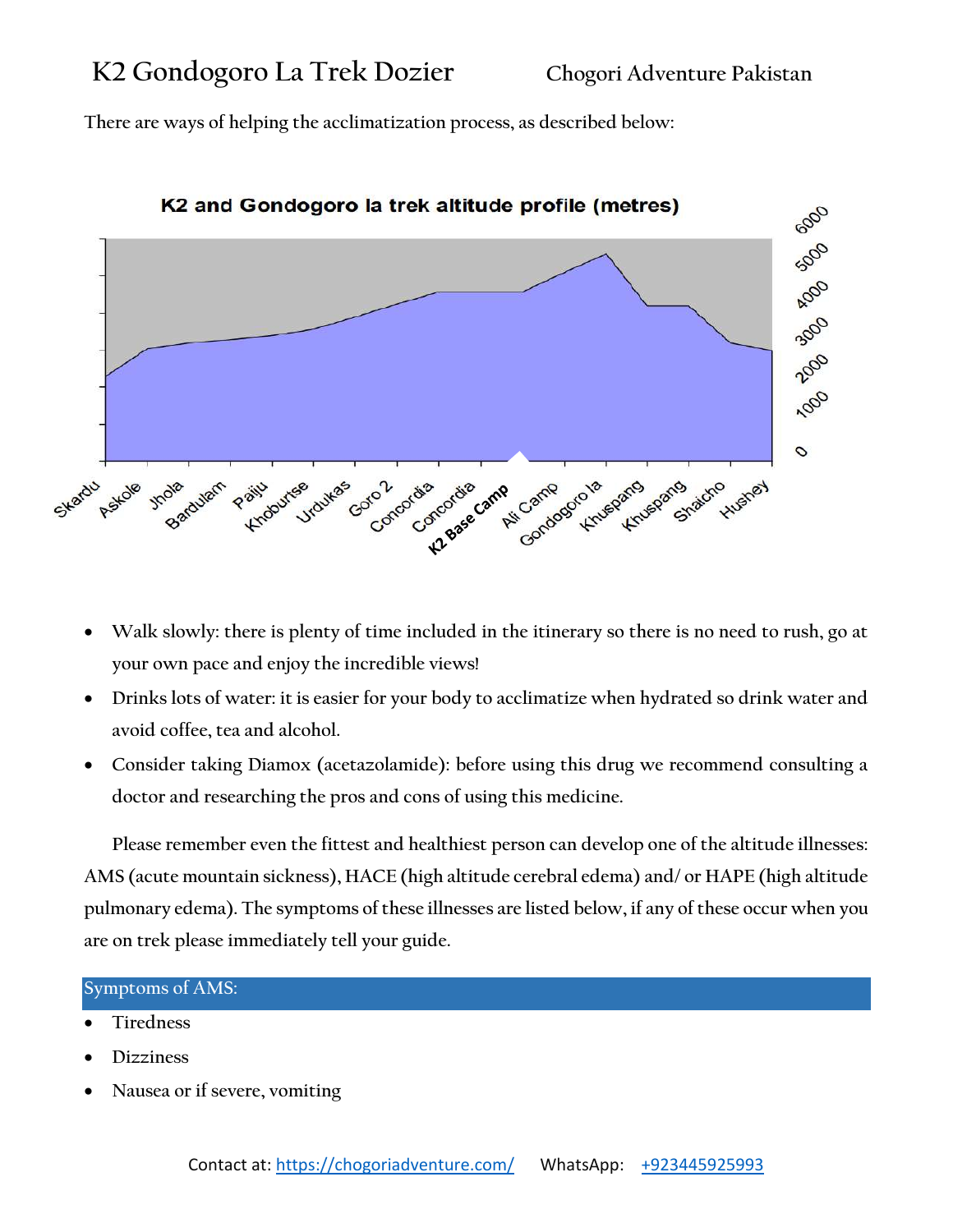**Poor sleep**

## <span id="page-8-0"></span>**Symptoms of HACE:**

- **Usually preceded by AMS**
- **Like "Severe AMS" also with severe headache unresponsive to painkillers; confusion and physical clumsiness (ataxia).**

## <span id="page-8-1"></span>**Symptoms of HAPE:**

- **Fluid in the lungs: cough, tiredness, breathlessness out of proportion to exercise especially at rest and worse when lying flat.**
- **Often symptoms start later (at night or after 24 to 48 hours at new altitude).**
- **Often occurs without AMS (often no headache)**
- **•** But you can have AMS and HACE too.

**If you have symptoms of altitude illness (AMS, HACE or HAPE) you must not ascend in altitude. If you have HACE or HAPE you must descend to nearest health post (if available) or seek medical help.**

**If you have only mild symptoms of AMS you should rest, drink fluids, and try to eat, keep warm. If symptoms go away, then you can go up. If symptoms get worse you have to descend in altitude escorted by one of our guides (someone with altitude illness must never descend alone).** 

**For further information, we suggest you take a look at the following websites:**

**1. High Altitude medicine website:**

**[http://www.high-altitude-medicine.com](http://www.high-altitude-medicine.com/)**

**2. Medex Travel at High Altitude:**

**<http://www.medex.org.uk/v26%20booklet.pdf>**

**3. BMC website:**

**<http://www.thebmc.co.uk/Feature.aspx?id=1746>**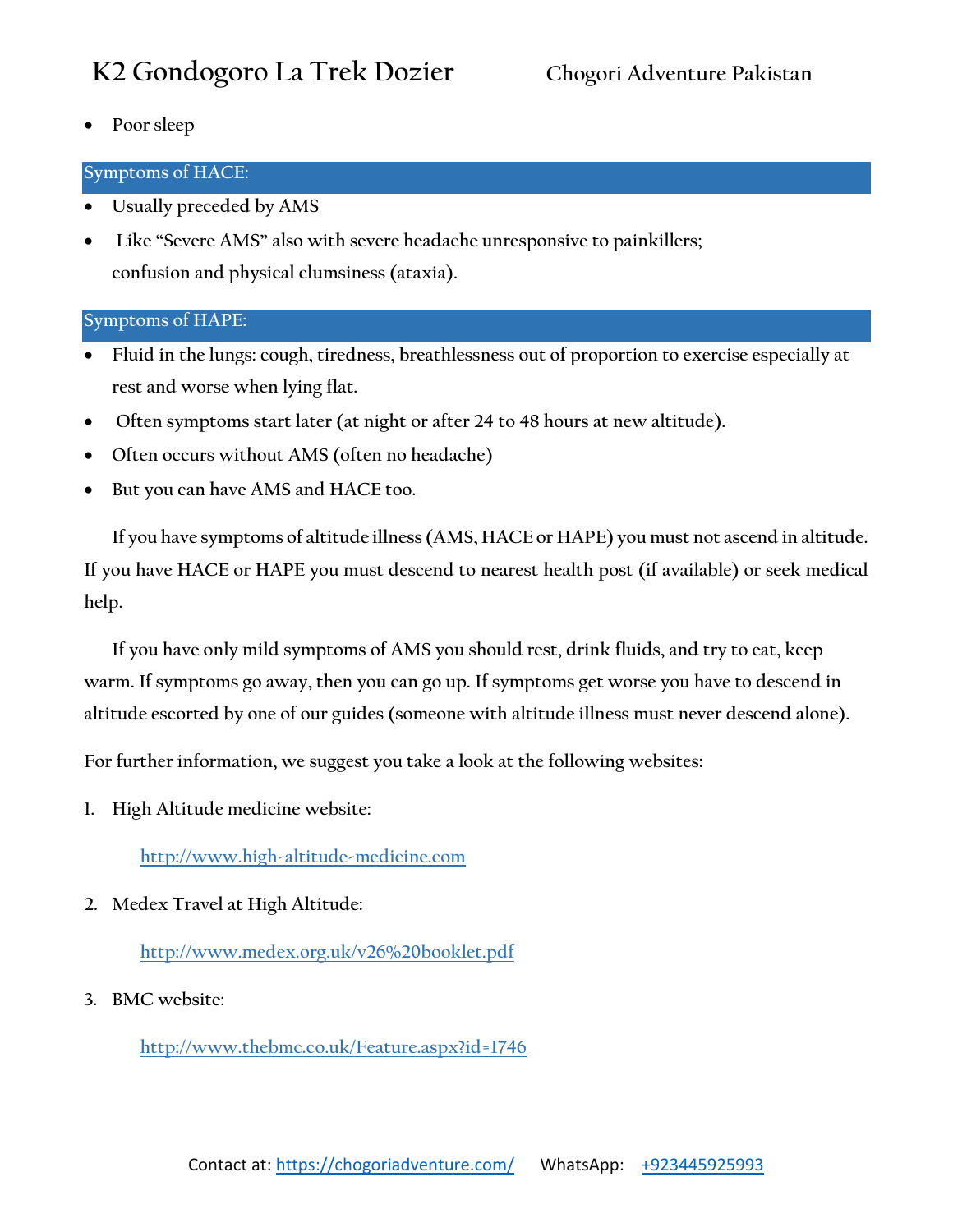### <span id="page-9-0"></span>**FIRST AID KIT & MEDICATION**

**The trekking runs through isolated places without the immediate possibility of sanitary resources, often minor problems can appear that with good information and a basic medicine kit we can solve them. "Primun non nocere": the main thing is not to hurt or "use only what you know how to use", so in the face of great doubts, it is best to give first aid and ask for help. The UIAA (International Union of Alpine Associations) recommends that mountaineers carry a basic, lightweight, easy-to-use and detailed instruction kit to solve problems on the mountain by ourselves or after consulting a doctor. (For example by phone)**

| Zithromax 500<br>$\checkmark$<br>$(3$ tablets) *      | $\checkmark$ Tanagel sachets                                             | $\checkmark$ Bucometasan tablets         |  |
|-------------------------------------------------------|--------------------------------------------------------------------------|------------------------------------------|--|
| $\checkmark$ Actira tablets *                         | $\checkmark$ Almax tablets *                                             | $\checkmark$ Flutenal cream *            |  |
| $\checkmark$ Neobrufen 600 40 c                       | $\checkmark$ Omeprazole tablets *                                        | $\checkmark$ Fucidine cream *            |  |
| $\checkmark$ Paracetamol 500 mg<br>or Aspirin         | $\checkmark$ Polaramine tablets *                                        | $\checkmark$ (Steri-Strip)*              |  |
| $\checkmark$ Romillary tablets *                      | $\checkmark$ Urbason 40 ampoule (1)<br>+ syringe                         | $\checkmark$ Cloth Tape 5 cm             |  |
| $\checkmark$ Chivrouvelin eye drops                   | $\checkmark$ Edemox tablets (height)                                     | $\checkmark$ Compeed                     |  |
| <b>Fortasec tablets</b>                               | $\checkmark$ Bleach in small opaque<br>bottle (suitable for food<br>use) | $\checkmark$ Sterile gauze pouch         |  |
| $\checkmark$ Small Betadine (every 2)                 | ← Elastic band 10X10 *                                                   | $\checkmark$ Tweezers Small-<br>scissors |  |
| $\checkmark$ Sunblock or Moisturizing<br>cream        | Glucose or Isostar pills<br>$\checkmark$                                 | $*$ small cream                          |  |
| Betadinecarry it in small leakproof bag.<br>$\bullet$ |                                                                          |                                          |  |

**Well closed creams that do not go out.**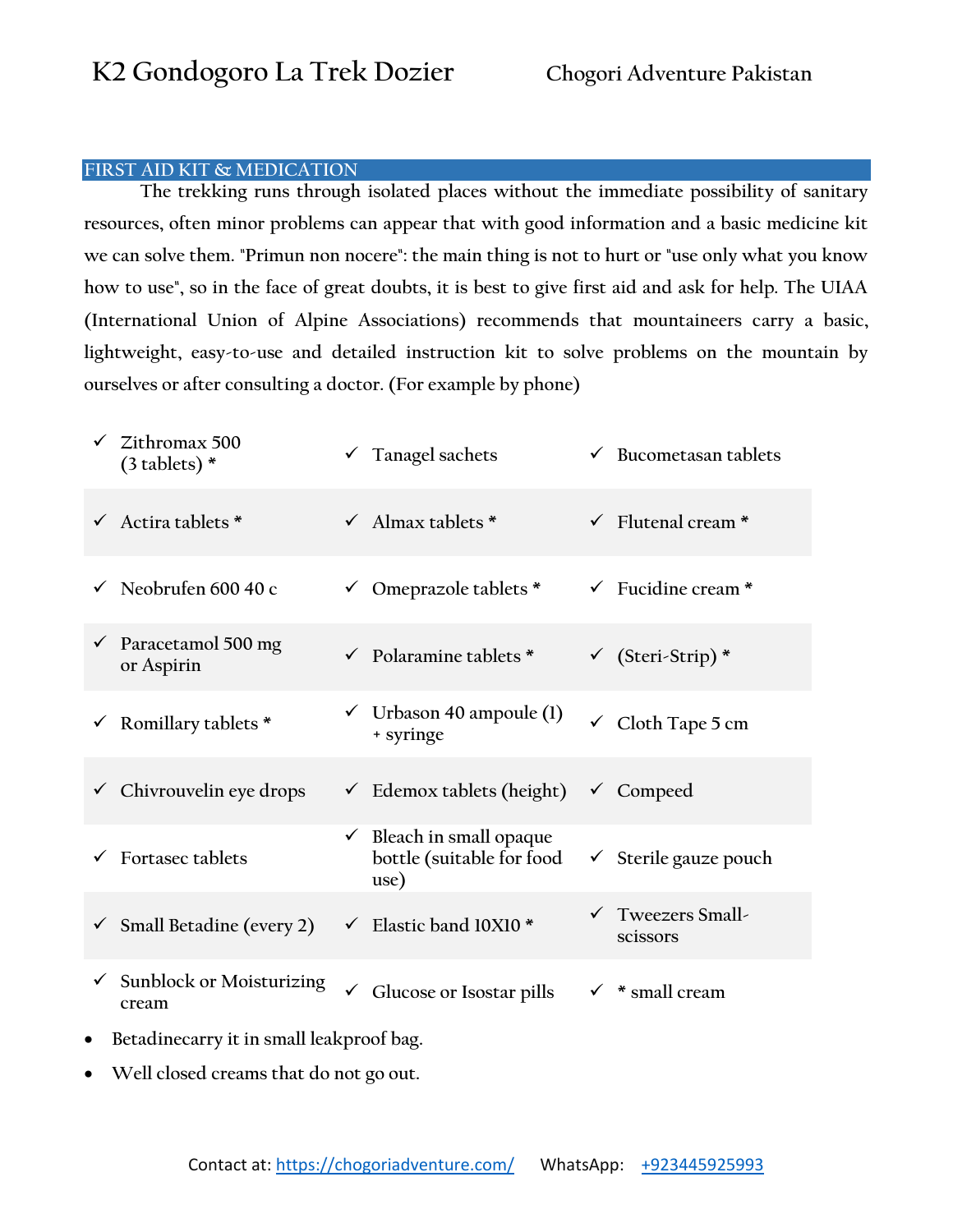### <span id="page-10-0"></span>**INSTRUCTIONS FOR USE**

**PAIN, FEVER: Paracetamol 500 mg, ASPIRIN (AAS) 500 mg.** 

**TOS: ROMILAR (dextromethorphan) tablets**

**COOLERS: PARACETAMOL tablets and decongestant nasal gel** 

**PHARMACOLOGY: BUCOMETHASAN tablets, honey and lemon candies.** 

**DIARRHEA: Lightly = TANAGEL envelopes, 1 every 4 -6 hours (forced astringent diet) Moderate severe = FORTASEC (loperamide) 1 every 6-8 hours ARDOR,** 

**PAIN STOMACH LIGHT: MAALOX (Al-Mg tablets) 1 / 4-6 Hours**

**MODERATE STOMACH PAIN -INTENSE: OMEPRAZOL 1/24 hours** 

**ALLERGIES OR PUNCTURES: Slight and local: Flutenal cream Serious or general:** 

**URBASON INFECTIONS Local on the skin:** 

**FUCIDINE cream General: Antibiotics (consult the doctor of the expedition)** 

**EYES: sunscreen (CHIVROUVELINE)** 

**LIPS: sunscreen (ISDIN), moisturizer (KLORANE, ultra-protective lipstick)** 

**DISINFECTANT: Povidone iodized small bottle (BETADINE or IODINE)** 

**EXHAUST: Glucose tablets or ISOSTAR or energy bars**

**ALTITUDE: Acetazolamide (EDEMOX) 250 mg tablets, Dexamethasone (FORTECORTIN) tablets.** 

**MISCELLANEOUS AND APPLICATIONS: 10 x 10 elastic or gauze bandage, sterile gauze pads, wide cloth tape, bandages,**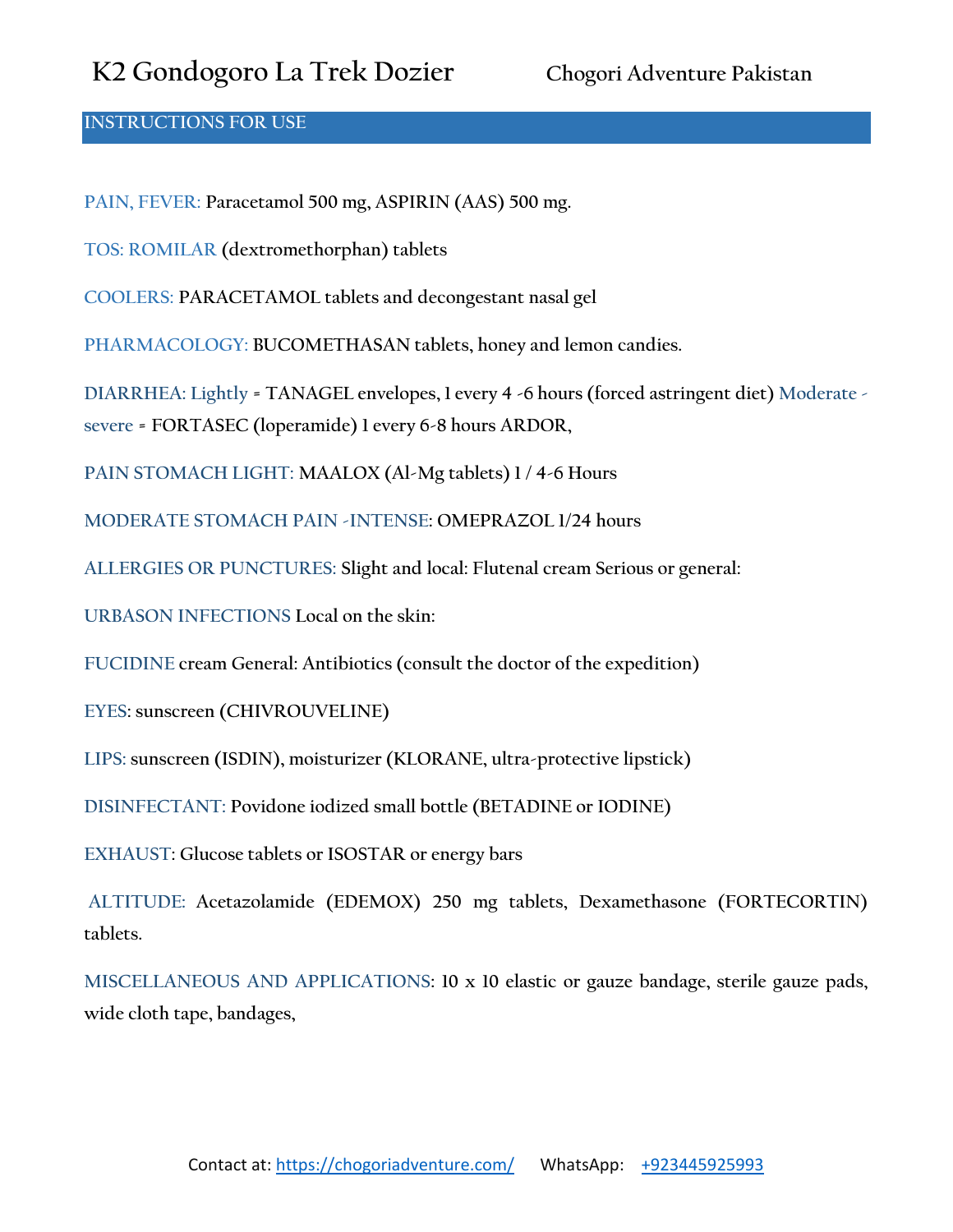**STERI-STRIP, mosquito repellent, after sun cream, 2 scalpel blades, tweezers Small, one pair of single use gloves and 2 safety pins.**

**\*\* EXTRA INDIVIDUAL: ACICLOVIR ointment if you have herpes frequent on lips, ANTIHEMORROIDAL ointment if you have a history, BIODRAMINE if you get dizzy on trips, etc.**

## <span id="page-11-0"></span>**VACCINATIONS AND MEDICAL**

**You should obtain professional advice from a travel clinic or your local GP about which vaccinations to have before you arrive in Pakistan. A dental check-up is a good idea as there will be no dental facilities while on the trek.**

**We bring a comprehensive first aid kit including high altitude medicine, antibiotics and other medicines. Please get in contact with us if you would like to see the list of medicines contained in our medical kits.**

**Training: An important difference is made and therefore a state of physical fitness is desirable, especially to be able to enjoy "live" the great and wonderful mountains that we have always admired in books.**

## **Medical exam.**

- **Go to your family doctor for problems that could get worse on the trip, where isolation or remoteness can create difficulties.**
- **It is necessary to know the allergies to medicines, and a history of problems that may arise with the effort of trekking: our weak points (stomach, lumbago, migraines, etc.) can give us an unpleasant surprise and we must prevent it or at least be prepared.**
- **It is advisable to perform a blood pressure test, and if it has not been performed in the last 2 years, a basic analytical.**
- **A detailed and more detailed medical examination, with basic analytical and electrocardiogram, is recommended for those over 40 years of age.**
- **If you have ear problems it is advisable to have a check, and if there is a history of wax plugs, examine if a previous cleaning is necessary.**
- **If you wear contact lenses or glasses, you must have a recent revision and bring spare parts.**

**Oral examination:**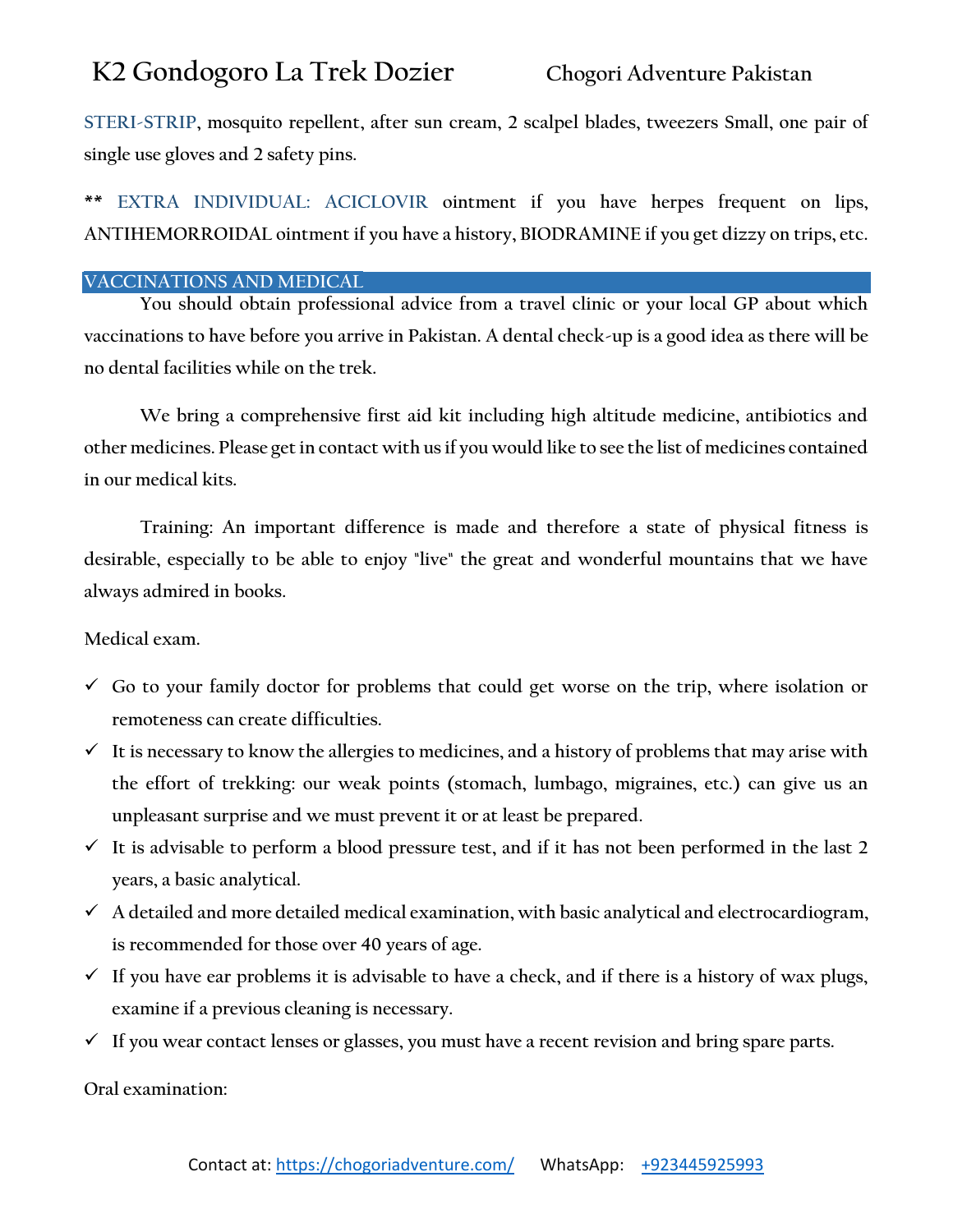o **To decrease the likelihood of discomfort.**

**Vaccinations:** 

o **Covid vaccination is mandatory, but it is also very advisable to have tetanus, and have updated the official immunization schedule. However, it is best to follow the advice of External Health:**

## <span id="page-12-0"></span>**COMMUNICATIONS & ELECTRICITY**

**There is internet at Concordia and k2 base camp we will provide Wi-Fi connection if the network is available. After Concordia there is no Wi-Fi till Hushe .We also bring a Thuraya satellite phone for logistical, safety and personal use. Personal calls charged at £3 (US\$5) per minute and £2 (US\$3) to send and receive SMS text.**

**Electric generators will be carry on along the trek for groups consisting of more than 6 participants. Groups consisting of participants below 5 members are provided with solar panels that can be used to charge gadgets and lighting in the camp.**

## <span id="page-12-1"></span>**A TYPICAL DAY ON TREK**

**The day starts with an early morning mug of tea brought to your tent by one of the cook's helpers. Before heading over to the mess tent for breakfast it is best to pack your overnight gear into your duffel bag. During breakfast the tents will be packed away and, after the porters have arranged their loads, they will set off on the trail in the cool of the morning.**

**After breakfast, probably between 7am and 8am, we start walking. The pace of the trek is leisurely with plenty of time to enjoy the scenery, take photos and explore the local villages. Lunch will be around 11am at a spot by the side of the trail and is prepared for us by the cooks.**

**There is more walking after lunch and normally you will get into camp by mid-afternoon with the tents already put up by the local staff. In the evening a three course meal is served in the mess tent around 7pm. After supper the leader will discuss the plan for the next day with the group. People might stay in the mess tent chatting about the day's events for a while before retiring to their tent for the night.**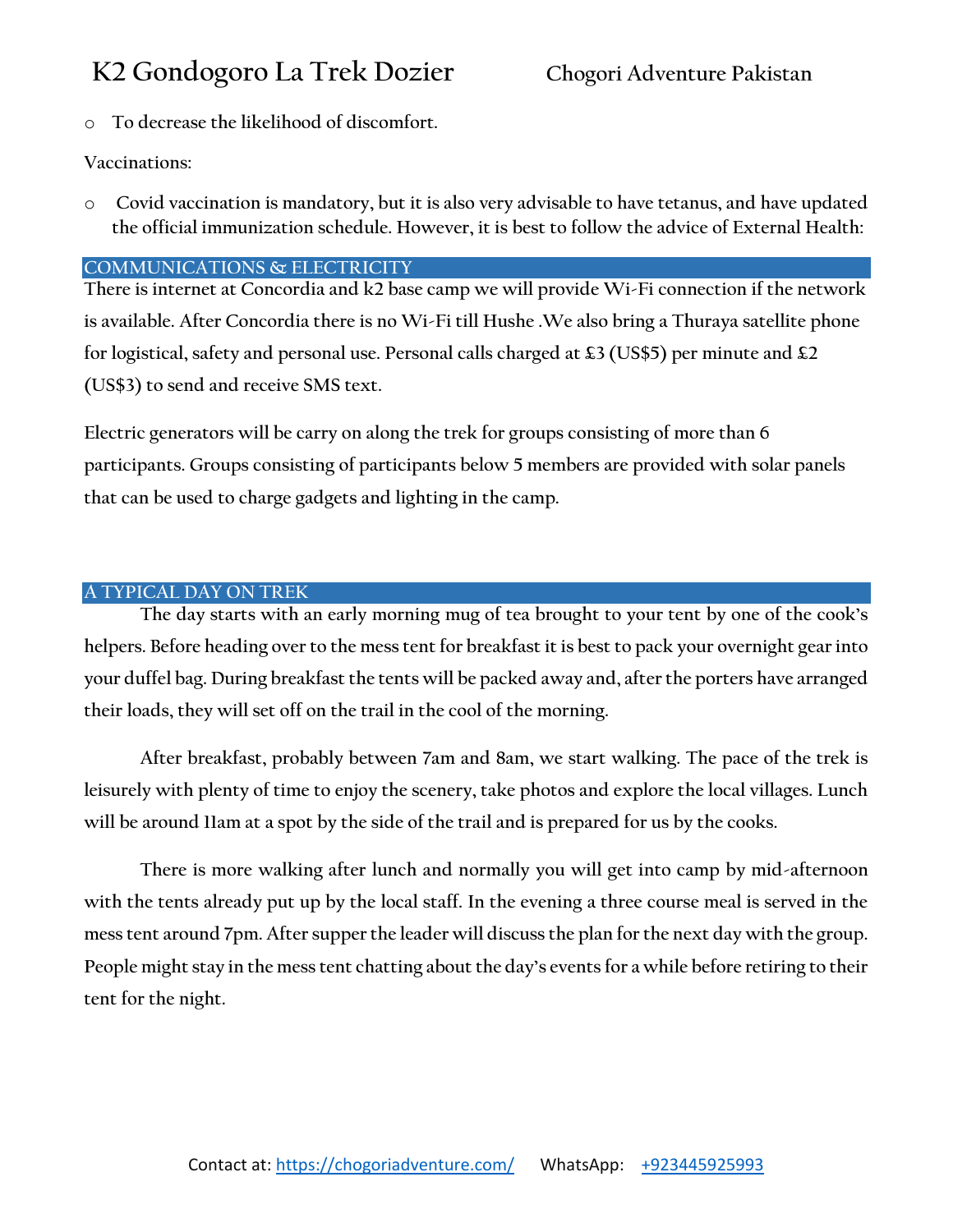### <span id="page-13-0"></span>**FOOD**

**In Islamabad there is a wide range of excellent restaurants to try out, some of the more popular ones are: Kabul Restaurant, Larosh Restaurant in Committee Chowk for good Pakistani food and Omar Khayam for Iranian food. Breakfast is provided each morning by the hotel.**

**While on the trek you will get breakfast with porridge and cereal, toast or chapattis, omelets and a range of hot drinks. Normally a hot lunch is prepared by the trek crew or on the longer days a pack lunch is provided after breakfast. On arrival at the camp in the afternoon you will be given tea and biscuits and a three course meal will follow with soup, a main meal and dessert. We bring along fresh vegetables and meat (chickens and a goat) for the main meals.**

### <span id="page-13-1"></span>**CLIMATE**

**The traditional trekking season in Pakistan is June to September. K2 Gondogoro La trek will have a wide range of temperatures depending on the altitude and the time of day.**

**In the mountains between 1,000m and 3,500m the nights will be cool normally around 5˚C. During the day temperatures can be very hot even as high as 40˚C in the lower elevations. Bring lots of water, sunhat and sunscreen!**

**At higher altitudes temperatures range from about 20˚C to -10˚C. The mornings are generally clear with clouds building up during the afternoon and often disappearing at night to reveal beautiful starry nights.**

**Rawalpindi/Islamabad will be hot and humid at this time of year, temperatures typically range from 30˚C to 46˚C with high humidity, whereas the temperatures in Skardu at 2,340m will be cooler.**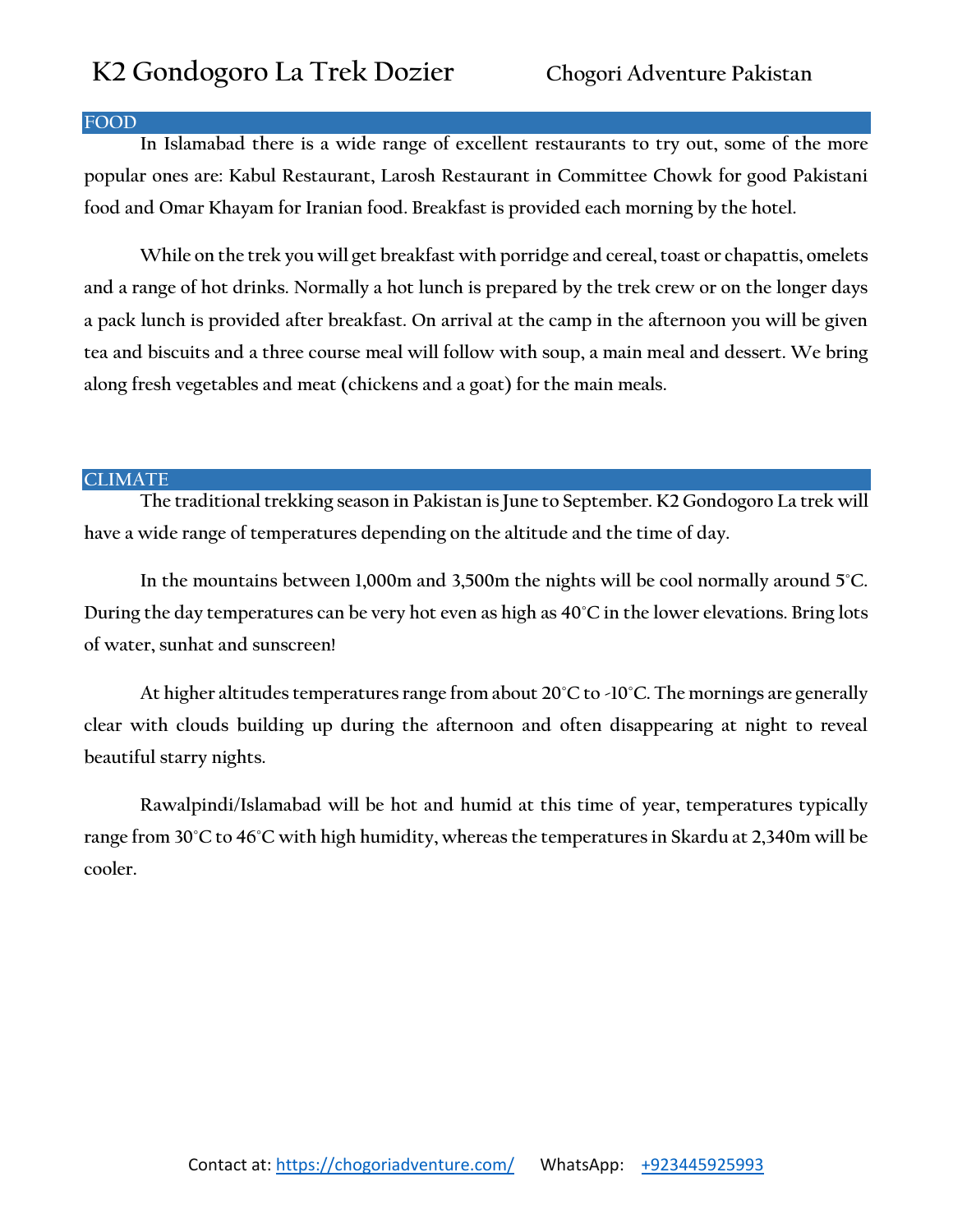### <span id="page-14-0"></span>**WEATHER**

**The best time to travel to Baltoro is July and August. It is the time that the peaks are made in the Karakorum. That says everything. In Skardu the average temperature in the month of August is around 37º during the day and -6 at night.**

**During trekking days, the days are normally hot and nights cold.**

### <span id="page-14-1"></span>**CLOTHING AND EQUIPMENT**

**A list of clothing and equipment for K2 Gondogoro La trek has been included in the Appendix 1 below. It is worth pointing out that you will need a sleeping bag for this trip.**

**Each trekker should bring one backpack for items required during the day. Your day backpack will contain items such as warm clothes, jacket, camera, water bottles, personal first aid kit and snacks.**

**The rest of your personal equipment, contained in your duffel bag, will be carried by a porter. The maximum weight allowance is strictly 13kgs and if you are more than this there will be an extra charge for additional porters. Please ensure that your bag is marked clearly on the outside for easy identification.**

### <span id="page-14-2"></span>**VISA REQUIREMENTS**

**For tourist visa, Pakistan Consulate office requires** Invitation Letter **from us. We are responsible to sent you this letter for your visa process.** 

**If your country is enlisted in the E Visa members, it's the easiest to apply for the Pakistani Visa. Find details in the following link. <https://visa.nadra.gov.pk/>**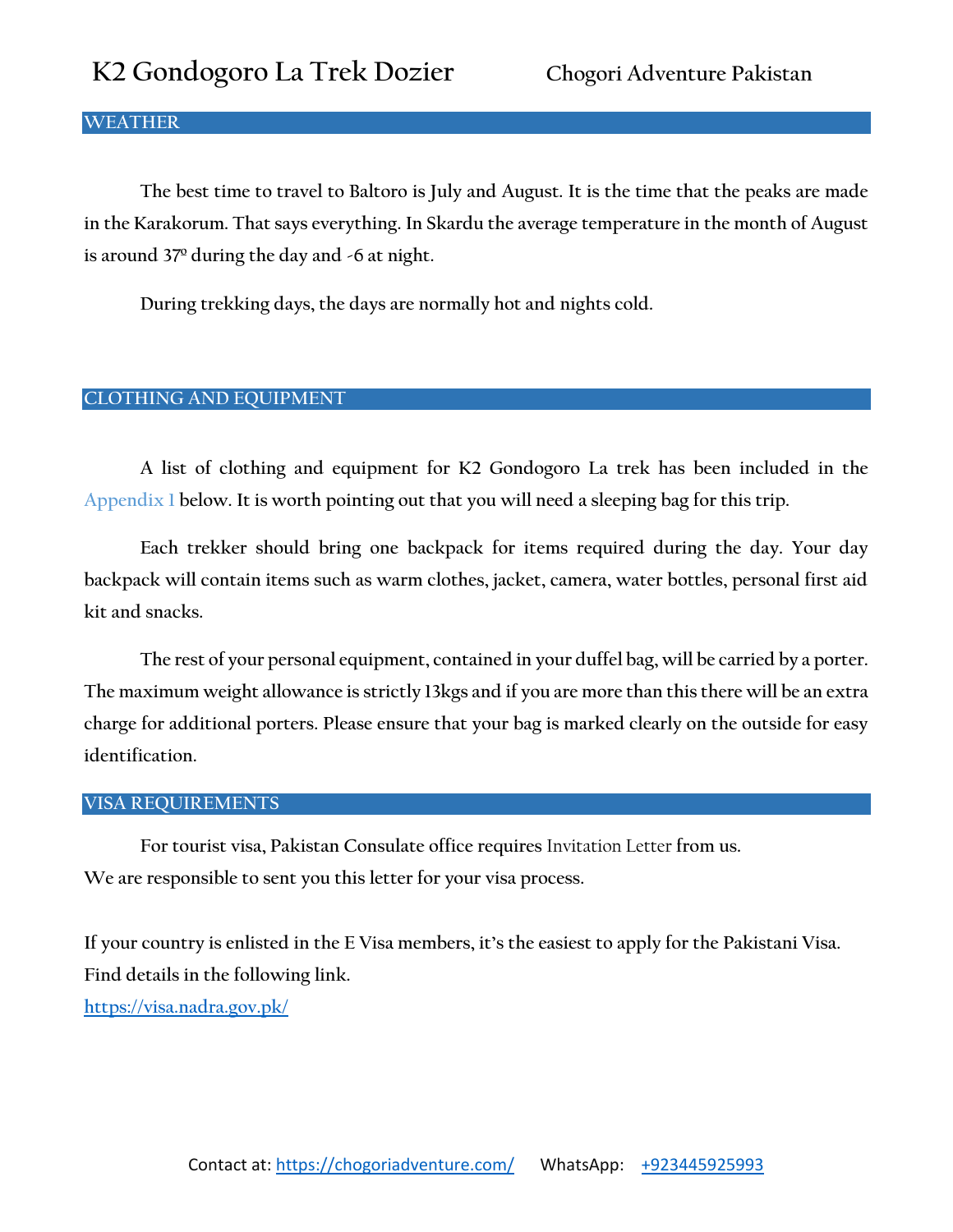### <span id="page-15-0"></span>**TREKKING PERMIT**

**We require the following personal information in order to process the trekking permit:**

- **Passport details: name, nationality, passport number, date & place of issue & expiry date**
- **Home address**
- **Profession**
- **Two passport photographs**

## <span id="page-15-1"></span>**INTERNATIONAL FLIGHTS**

**We do not book international flights for our holidays. Instead all package prices are Land only with services starting from arrival to Pakistan**

### <span id="page-15-2"></span>**INSURANCE**

- **Travel insurance for any itinerary is a condition of booking a holiday. At the very least you should have emergency medical and repatriation insurance which must include the cost of mountain rescue.**
- **Please carefully check your insurers' Terms and Conditions in particular you should make sure the following is covered:** 
	- **1. Activity (i.e. touring, trekking, below 7000m Climbing)**
	- **2. Maximum altitude reached on trek**
	- **3. Helicopter evacuation in an emergency.**
	- **4. We have not seen many Helicopter rescue or evacuation in the Past. but it's safer to have covered for the evacuation, In 100 persons one need evacuation according to the statistics from Military Aviation Pakistan. For minor problems we use horses to evacuation to lower camps but in severe conditions Heli Evacuation is the only option.**
- **It is important for you to understand that ultimately the burden of any expense incurred in evacuation and repatriation procedures will be borne by you and that it is your responsibility to pay any costs incurred in respect of any evacuation or for medical treatment. You should be fully aware of the implications involved in arranging your own travel insurance and understand the limitations and exclusions of your policy.**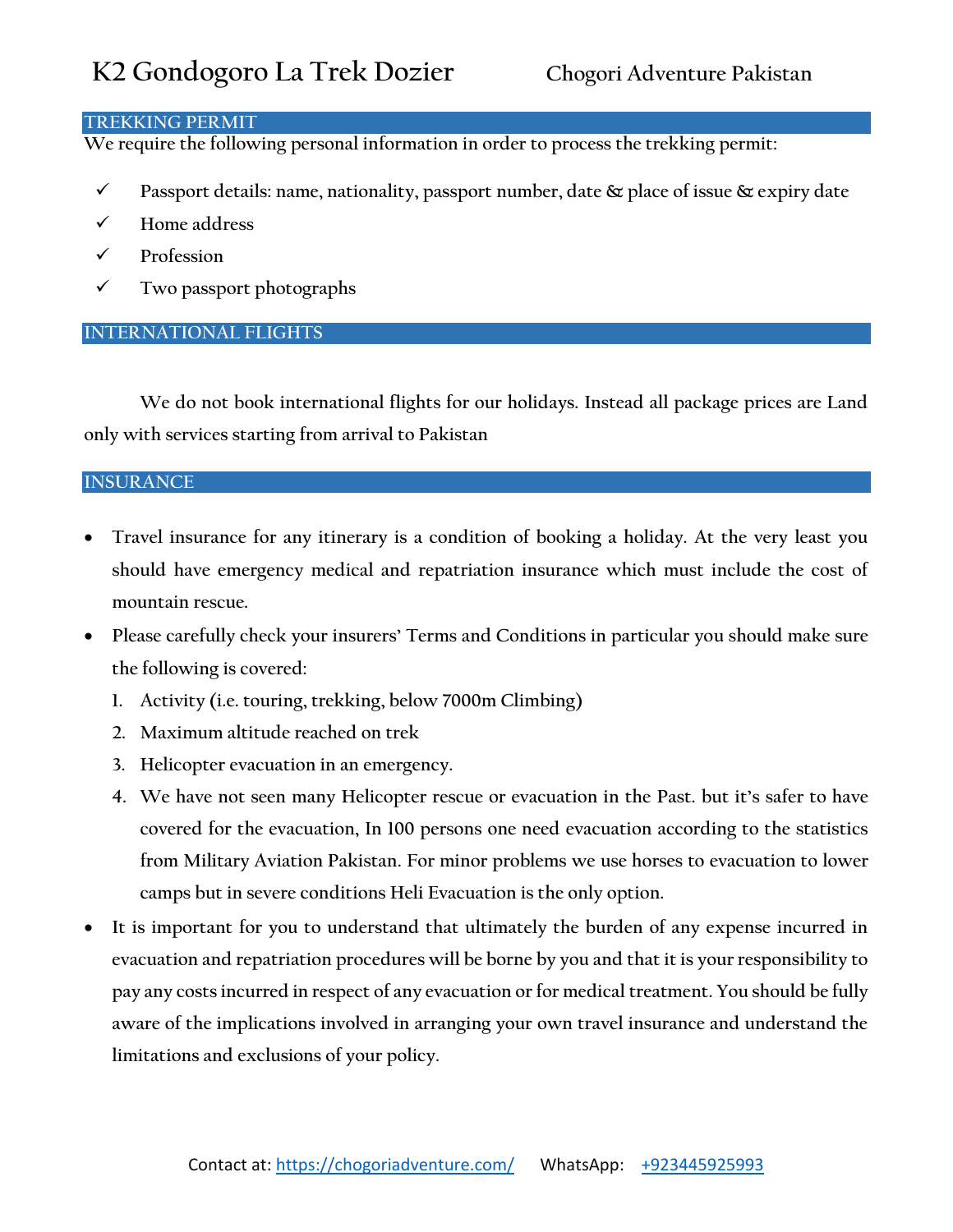**You should be aware that under certain circumstances, we need to instigate rescue proceedings via helicopter (or any other means necessary) in situations of medical emergency without first contacting your insurance company for their approval.**

### <span id="page-16-0"></span>**CULTURAL CONSIDERATIONS**

**For those of you who are visiting Pakistan for the first time we have provided some cultural information to help you fit into the country:**

- **Dress code is important for both men and women in the town. while trekking you can wear dresses of your choice. In town and villages, we recommend to wear loose, longsleeved, no revealing shirts and full length pants that cover your ankles. A shalwar kamiz, a traditional long shirt and baggy trousers, can be bought cheaply in Rawalpindi and generally makes locals feel more comfortable around you as it is a visible sign of your interest and respect for their culture. Women should bring a scarf to cover their heads especially in mosques or private homes.**
- **Pakistani society is a strongly patriarchal and only partly because it is Islamic, women are meant to be mothers and housekeepers and typically spend most of their time at home. When they do go out they are normally veiled from head to toe in the burqa, although in the main cities some wear just a scarf covering their hair and chest.**
- **Muslims consider the left hand to be unclean, therefore do not eat food with your left hand and make sure you give/receive food only with your right hand.**
- **Pork and Alcoholic products should not be share with locals.**
- **Most Pakistanis are extremely hospitable and you could be invited to someone's house (often the cook or one of the porters), it is best to remove your shoes when you enter a private house.**
- **Handshakes are common place among Pakistani men and some older men put their hand over their ear when shaking hands. Do not offer a handshake to the opposite sex as it will put them in an awkward position, it is generally best to let them make the first move.**
- **Never point the sole of your shoe or foot at anyone and never step over any part of someone's body.**

### <span id="page-16-1"></span>**SUGGESTED READING**

**Please take a look at these valuable books and maps to Pakistan, the link is at:**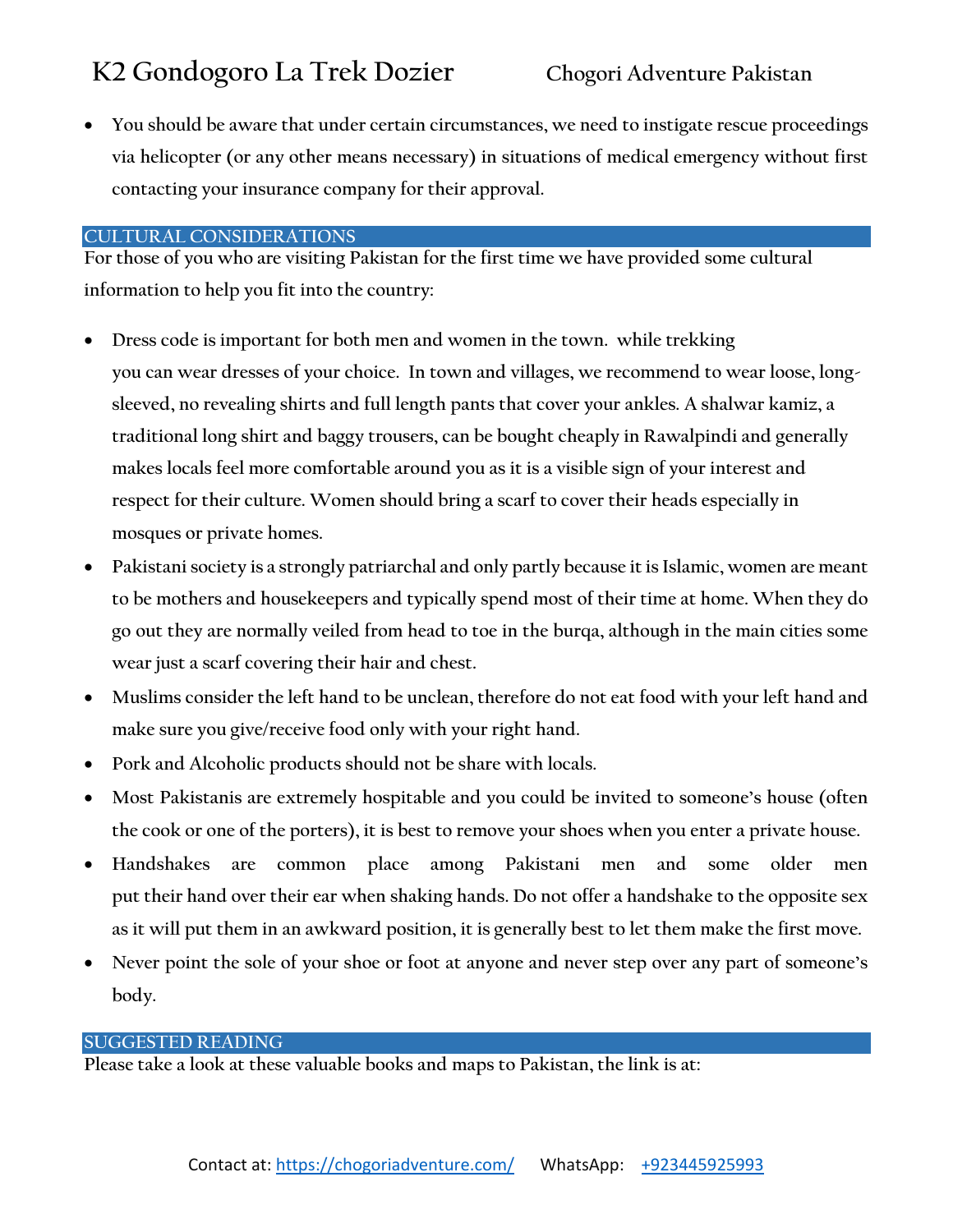- **1. K2: Triumph and Tragedy by Jim Curran**
- **2. The Endless Knot: K2, Mountain of Dreams and Destiny by Kurt Diemberger & Audrey Salkeld**
- **3. Clouds from Both Sides An Autobiography by Julie Tullis**
- **4. Regions of the Heart: The Triumph and Tragedy of Alison Hargreaves by David Rose and Ed Douglas**
- **5. Above the clouds by Anatoli Boukreev**

## <span id="page-17-0"></span>**MAPS**

- **Karakoram or graphical sketch map Sheets 1 & 2. Swiss Foundation for Alpine Research, Zurich. Scale 1:250,000K this is a good map series and shows the whole Karakorum Range including Ladakh in India. Highly recommended. I will bring this map along on the trek.**
- **Leomann Trekking Maps of the Karakoram by West Col Productions Scale: 1:200,000**
- **AMS U502 Topographic Survey Maps of the Himalayas by the Army Map Service Scale:**

**1:250,000**

- **The Karakoram Highway by Open Road Guides, England Scale: 1:1,000,000**
- **A Detail map will be provided upon request in Skardu.**

## <span id="page-17-1"></span>**SERVICES INCLUDE**

- **All transfers and assists at the airports of Pakistan.**
- **Accommodation in Islamabad in hotel in double rooms including breakfast.**
- **Domestic flights by plane: Skardu - Islamabad**
- **Bus: Islamabad - Skardu.**
- **All-terrain vehicles Skardu - Askole, and Hushe- Skardu.**
- **Full board during the trekking.**
- **Gondogoro La Climbing Fees.**
- **All material of collective use during the trekking trip: tents, dining tent, folding tables and chairs, mats.**
- **Cook, kitchen helpers, porters throughout the trekking tour.**
- **Permission of national parks.**
- **Entry visa to Pakistan.**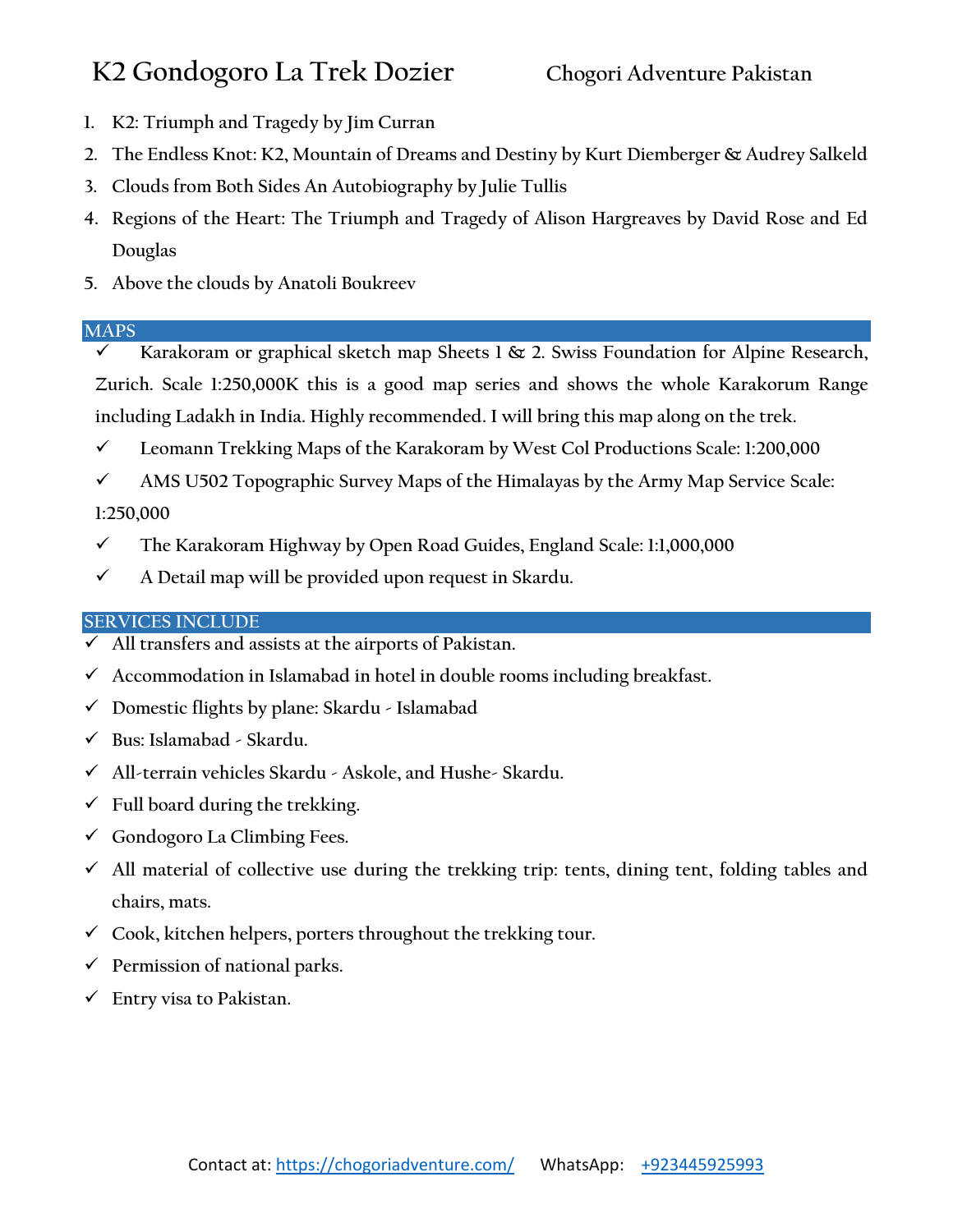## <span id="page-18-0"></span>**SERVICES NOT INCLUDED:**

- **Insurance. Obligatory the one of the mountain federation. Modality all over the world, peaks less than 7000 m. (Approximately 150 €)**
- **Individual room and tent. (If you want this extra service € 200)**
- **Cold drinks during the trek.**
- **Lunch and dinner in Islamabad.**
- **Drinks, laundry, tips ... in Islamabad.**
- **Unforeseen expenses caused by uncontrollable circumstances such as cancellations or flight delays, blocked roads, weather conditions, natural disasters ...**
- **Any other expenses not mentioned in SERVICES INCLUDED**

### <span id="page-18-1"></span>**MONEY**

**What to do with the money? Apart from spending it, once you have calculated the budget you will need to handle there, the best thing would be to know what you can pay by credit card (in many cities) so you do not have to carry so much cash. It is convenient that you take a certain part in small bills and € coins, for when you have to make a small and unforeseen payment during the trip or first days. During the whole trip, keep the money distributed in two or three different places (bag at the neck, waistband, etc.) and if you lose or steal it will only be a part.**

**The euro can be changed with the same ease as the dollar. Credit cards are accepted in many places and can always come in handy. To carry the money and the documentation, the most practical are the belts. You can exchange rupees at any currency exchange in Islamabad.**

### <span id="page-18-2"></span>**TIPS**

**The world of tips, is not considered in this type of countries in the same way as in developed countries. There, the gratuity constitutes a kind of tacit obligation on the part of the client, and therefore a right of the candidate to receive it. Tipping is an expected part of your salary, but it's hard to believe**

**In the groups, where a local team of porters, cooks, guides, etc. One of the ceremonies that marks the end of the trekking consists precisely in the delivery of tips that, after so many days working**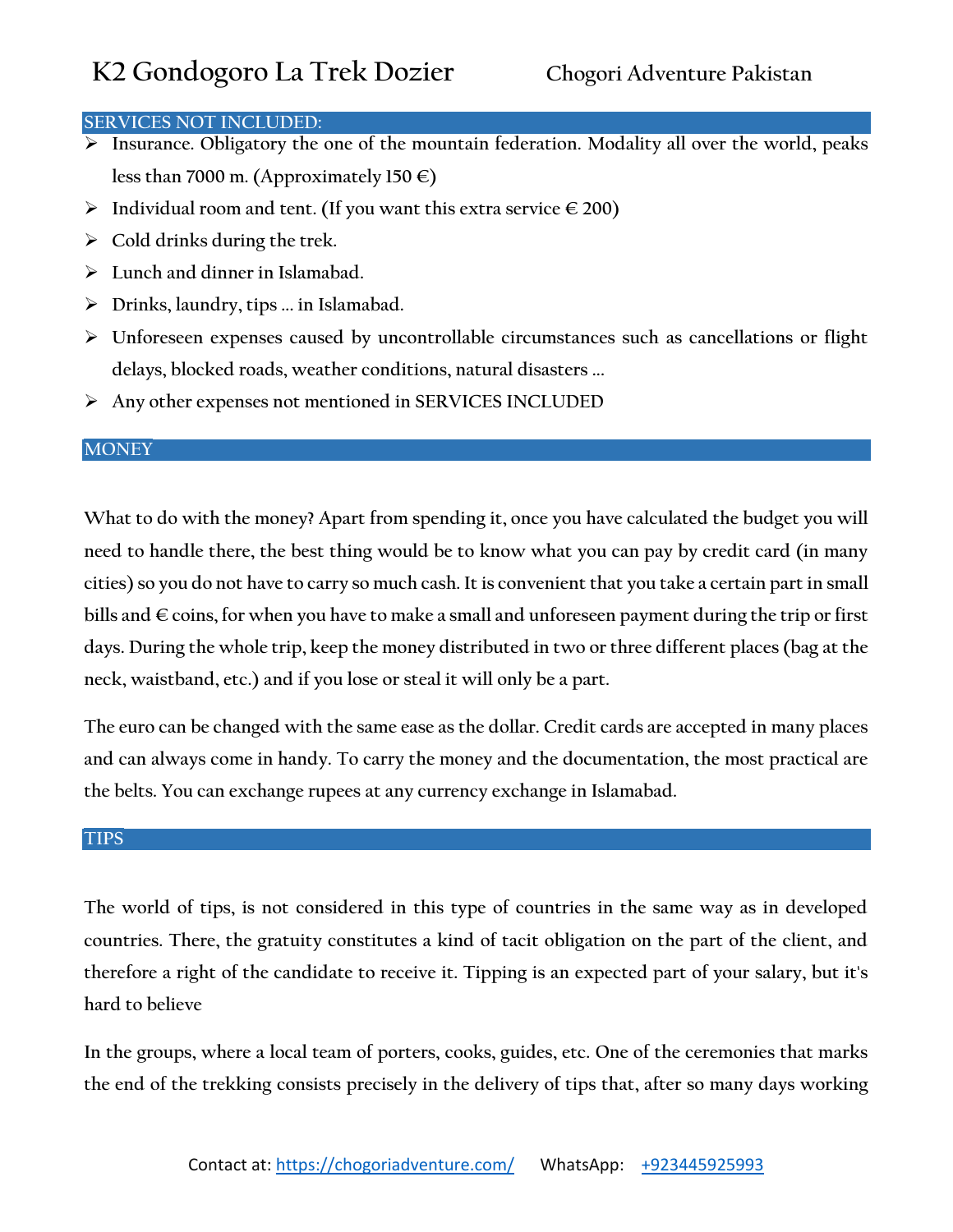**with and for the group, they suppose a good amount for them and little thing for Trekkers. These tips are excluded in the price.**

**We recommend you to spend around 120-to 180 \$ US on tips.**

## <span id="page-19-0"></span>**LUGGAGE**

- **The luggage must be formed by the smallest possible number of packages. Make sure that this small bulk does not exceed 13 kg, and not only to not have problems with excess baggage at the airport, but also because you will handle much better and, on the other hand, you don't need to take as many things.**
- **During the trek, the maximum weight per person is 13 kg, plus the personal backpack that each carry.**
- **Outside the trek you will need fresh clothes. It is advisable for women to dress - especially outside trekking days - discreetly. Wide and not low-cut clothing.**
- **Refrain from carrying knives or other objects that are strictly forbidden in security checks in hand luggage or handbag.**
- **Even on domestic flights it is forbidden to carry lighters, batteries, matches, etc. in hand luggage. Or any minor thing that could cause damage; they check you from top to bottom, and without any hurry, therefore, try to go unnoticed.**
- **Coming back with your luggage, plan a quiet day at home to get it right.**

## <span id="page-19-1"></span>**BASIC PRECAUTIONS**

**Set the clock to local time. The phone in the hotel is expensive, but there is usually WI-FI. With regard to food and drinking liquids in cities or urban centers, you have to be very cautious with the food that is sold at stalls in the streets. Take care of fresh vegetables, if they are not well washed or cooked, unpeeled fruits and dairy products in places that do not offer guarantees.** 

**The water, consume only mineral and bottled (check that they deliver it closed and with the inviolate seal), therefore, do not consume drinks with ice. Disinfection of drinking water. It is**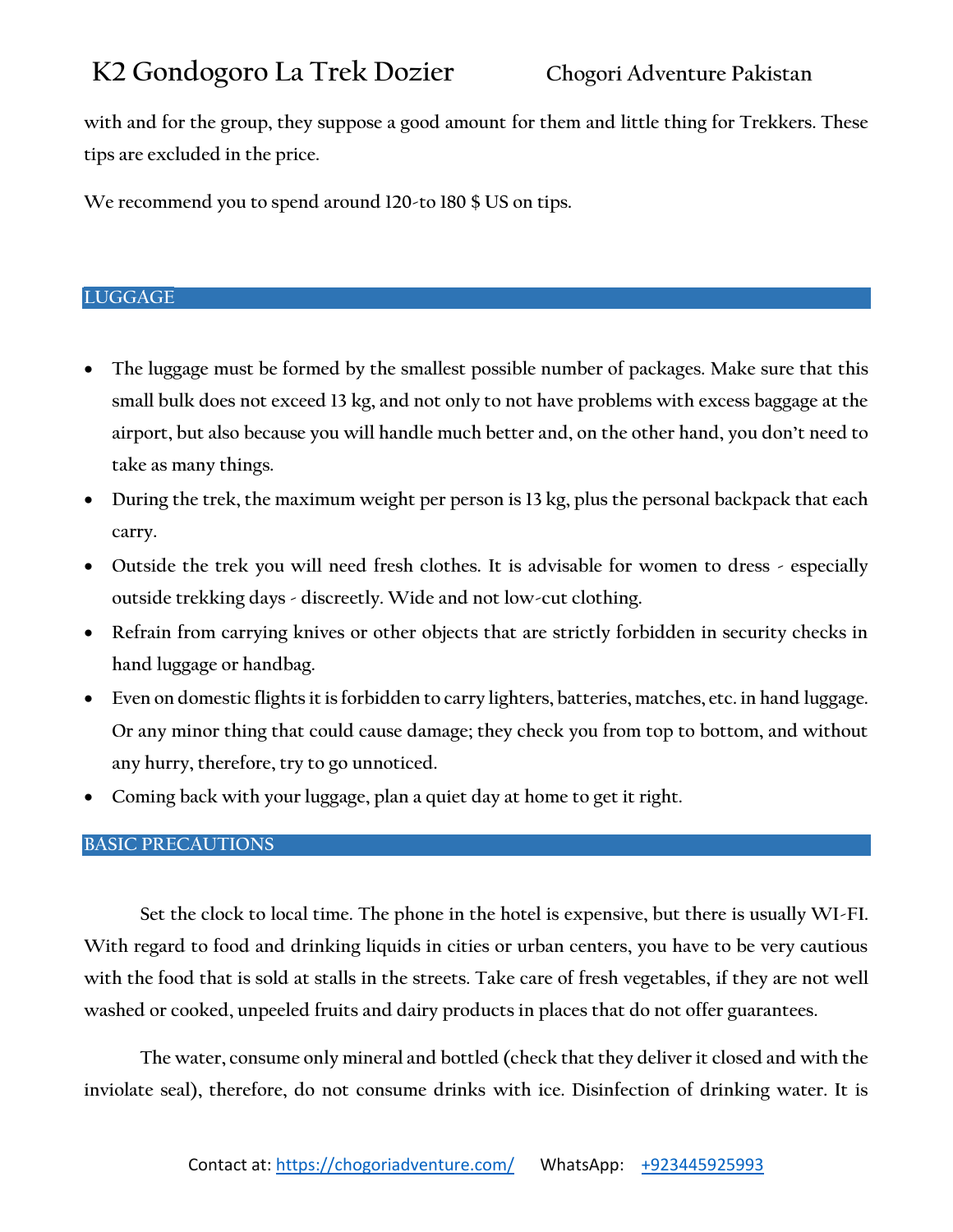**essential for the prevention of diarrhea and infections. Purifying tablets: They eliminate bacteria but are ineffective against viruses and protozoa. Chemical disinfection: Chlorination (bleach = sodium hypochlorite) is the method of choice. The bleach should be carried in an opaque bottledropper, easily obtainable in pharmacies. The calculation of the droplets of bleach to be added (3 or 4 per liter) depends on the concentration of the bleach (80 or 50 grams of active chlorine), respectively, and it should be allowed to act for at least 20-30 minutes. Addition of somewhat larger amounts provides a characteristic smell and taste. Do not forget that the container of lye must put it is suitable for food consumption: without perfumes or bleaches. Disinfection with iodine is the most advisable method since bacteria, viruses and protozoa are eliminated. Add 10% Povidone Iodine (BETADINE or IODINE: 4 drops per liter of water;**

**Transmission of diseases such as Aids or Hepatitis B occurs not only through sexual contact, but also through infected blood or blood products as well as the use of material that may be contaminated (razor blades, toothbrushes, tattoo tools or acupuncture, Etc.)**

**When it is time to change €/\$ to the local currency, but do it bit by bit, as you need it. Do not make ostentation of money or possessions surprises at the time of making Purchases or last steps before leaving for the mount.**

## <span id="page-20-0"></span>**APPENDIX 1**

## <span id="page-20-1"></span>**CLOTHING AND EQUIPMENT LIST**

**For the safety of everyone in the group and to help ensure a successful trek, you are required to have the following items in our clothing and equipment list tailored for Snow Lake trek. Your gear will be checked by the Guide in Skardu prior to departure for the trek.**

**As a reminder, the weather on this trek will vary season to season and day to day as you ascend to higher elevations.**

**During the first couple of days on K2 Base Camp trek you will experience hot conditions with temperatures around up to 40˚C. You will experience the coldest temperatures at Concordia where overnight lows will be down to around -10˚C.**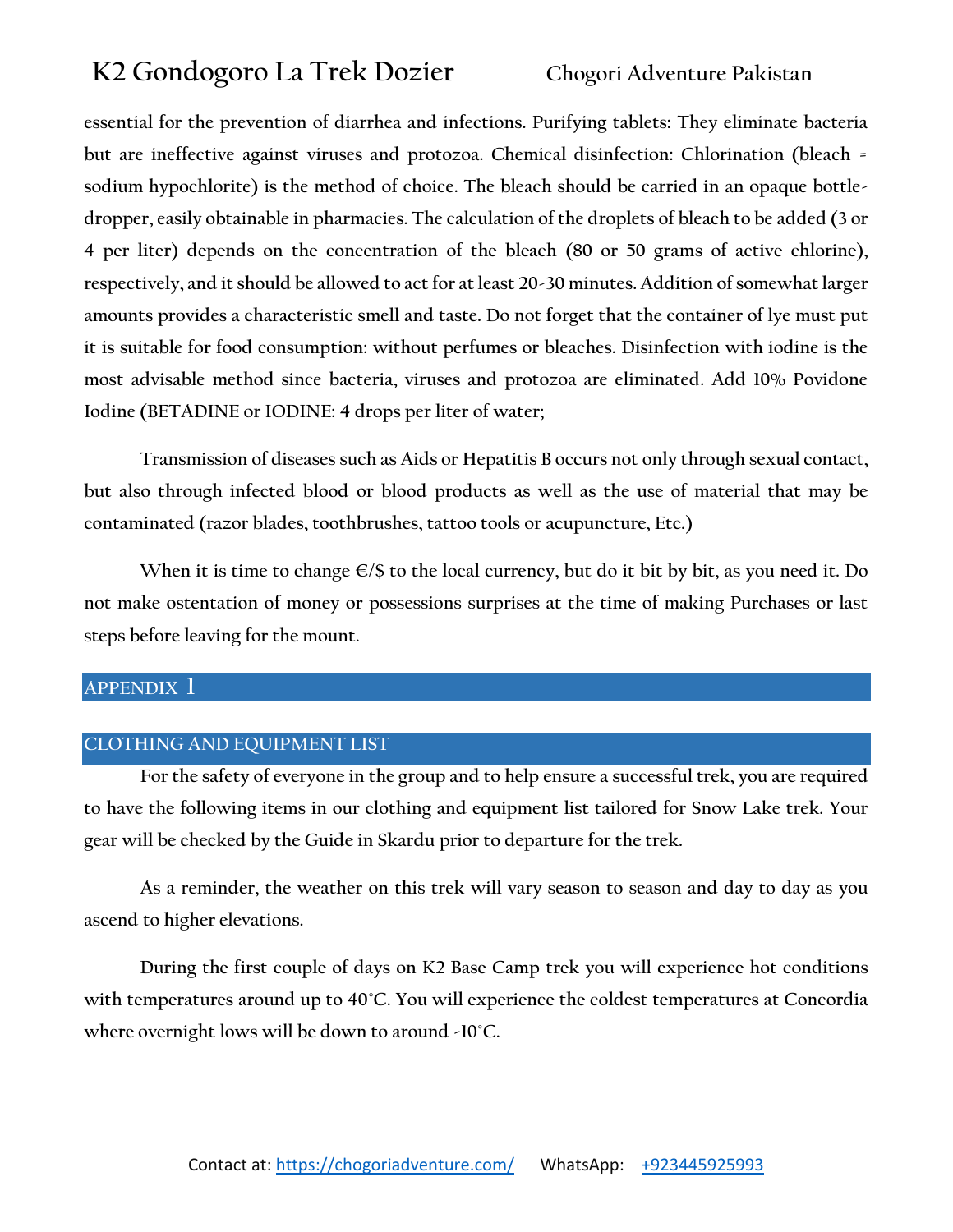### <span id="page-21-0"></span>**Footwear:**

- **Walking/ hiking boots.**
- **Beginners Climbing shoes for the Gondogoro la pass will be handy if you wanted to bring.**
- **Wool Socks and liner socks.**
- **Sandals (for use around camp and river crossings).**
- **Trainers or trail shoes. Can be used on arrival to camp.**

### <span id="page-21-1"></span>**Clothing:**

- **Gore-Tex shell jacket and trousers. For use if it rains or snows during the trek.**
- **Light trekking trousers. Minimum two pairs of trousers.**
- **Long sleeve, light colored polypropylene shirts. Minimum two shirts.**
- **Microfleece.**
- **Gaiters / Shoe Cover**
- **Mid to heavyweight fleece jacket (Polartec 200 to 300).**
- **Sleeveless/ gilet or body warmer type fleece. This will help keep your core warm while not**

**bulking when layering up. Gilet fleece can be used in**

**combination with base layers, other fleeces and down jacket to provide**

**maximum warmth and insulation.**

- **Lightweight synthetic long underwear for both top & bottom.**
- **Light to mid weight fleece pants (Polartec 100 to 200).**
- **Medium weight down jacket (recommended)**

### <span id="page-21-2"></span>**Hand wear:**

- **Fleece gloves.**
- **Warms mittens and/or gloves.**
- **Climbing glovers water resistant**

### <span id="page-21-3"></span>**Headwear:**

- **Warm wool or fleecy hat/balaclava.**
- **Sun hat or baseball cap.**
- **Bandana or scarf. Very useful for the often dusty jeep rides and for protection on hot days**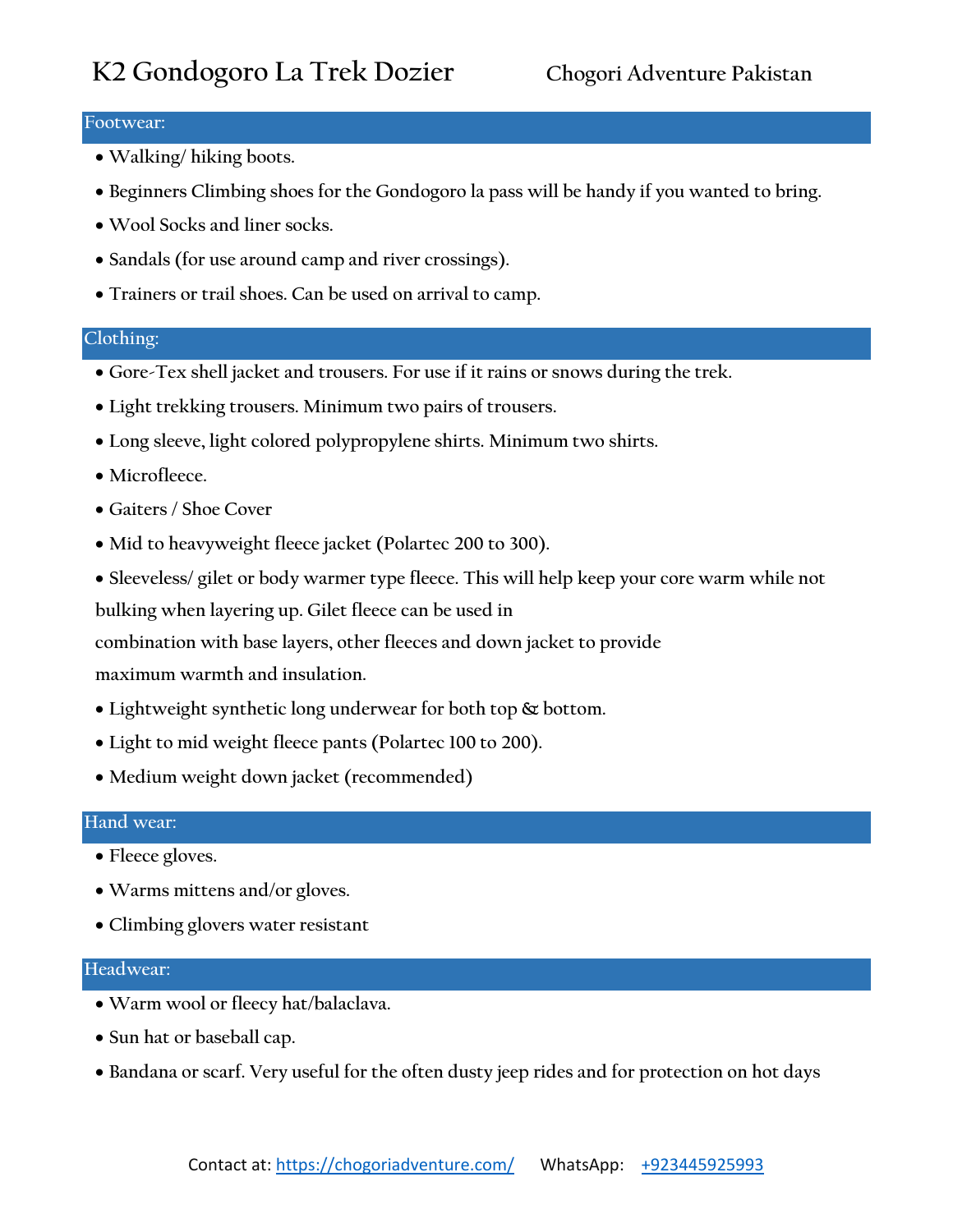**Light weight climber's headlamp for use at night around the camp. Bring extra batteries and spare bulbs.**

 **High quality sunglasses with 100% UV protection. Most effective for blocking sunlight are the wrap around type or side covers.**

**Helmit**

## <span id="page-22-0"></span>**Personal Equipment:**

- **4 season sleeping bag (maximum overnight low -15C).**
- **Fleece or silk liner for your sleeping bag. A liner protects your sleeping bag from getting dirty and helps by adding extra insulation to keep you warm at night.**
- **Thermosets self-inflating pad and/or foam mat.**

 **Backpack. Recommended size is 50 liters or larger as you need to have enough space to carry water bottles, camera, lunch and extra clothing as well as crampons, ice axe and down jacket for days on the glacier. It is also a good idea to bring a pack cover to keep the contents dry.**

- **Stuff sacks for keeping your gear dry and organized. Or even better are fold dry bags such as from Expend.**
- **Two 1-liter water bottles (Nalgene wide mouth bottles are the best) and Camelback type water carrier 2-liter capacity.**
- **Pee bottle. Highly recommended as means you do not have to get up to find toilet tent at night! For men you can use an old water bottle for women take a look at She Wee at <http://www.shewee.com/>**
- **Sunscreen and lip salve with an SPF 30 or better.**
- **Insect repellent.**

 **Water purification tablets (Pristine, Biox Acqua or Acqa Mira). You will be provided with boiled water at camp however if you refill water bottle at a water tap or steam during the day you should use water purifiers.**

 **Hand sanitizer. We suggest you keep this in your day pack for use after a toilet break during the trek or before eating any snacks.**

**Favorite snack food.**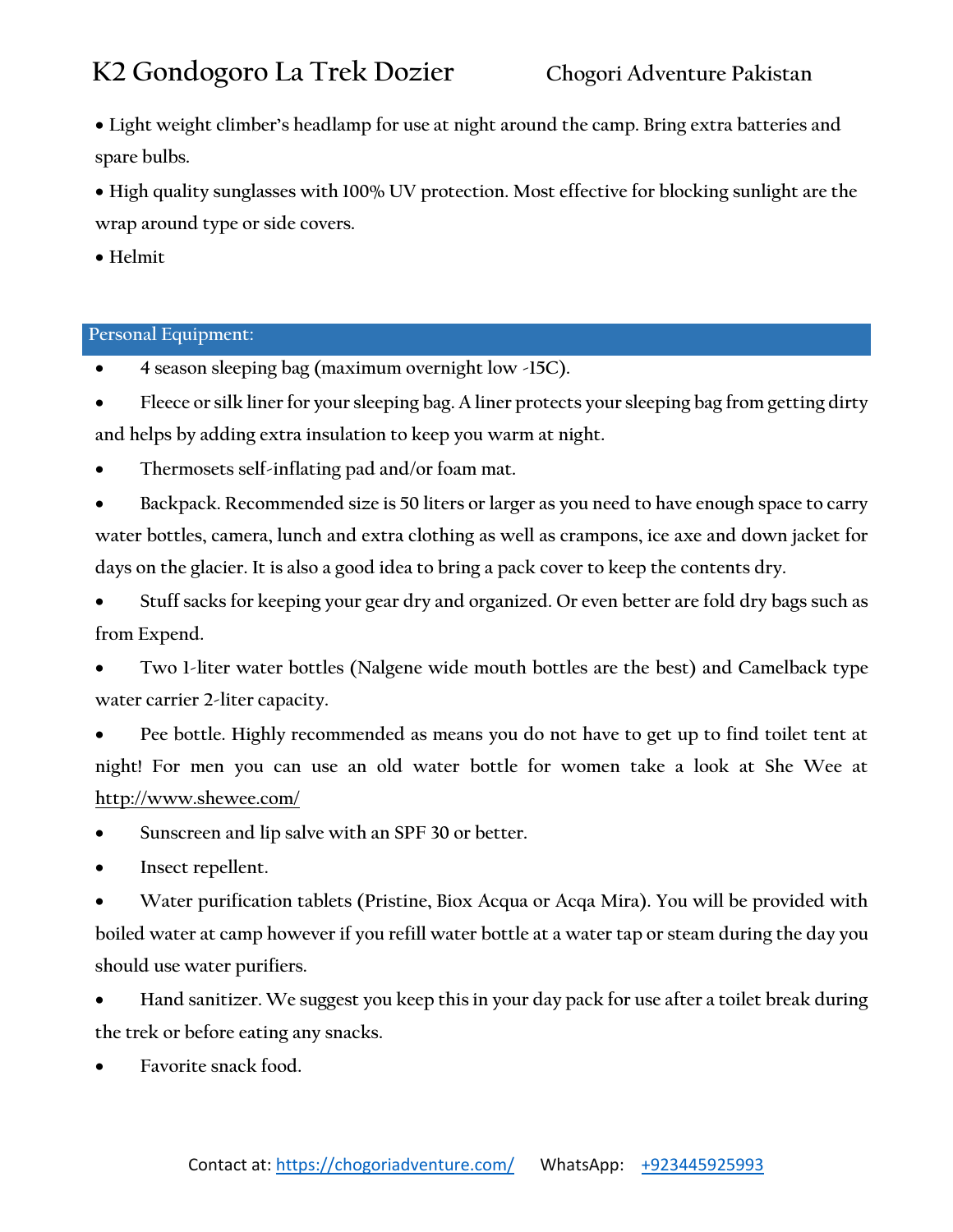- **Paperback books, iPod and cards.**
- **Trekking poles. Having two poles is mandatory as required for your safety on steep and loose sections of the trail and for walking through deep snow higher up.**
- **Umbrella. You are likely to get some rain on this trek and also useful for providing shade when hot.**
- **Camera with spare batteries and memory cards.**
- **Insurance certificate**
- **Baby wipes (optional)**
- $\bullet$

## <span id="page-23-0"></span>**Climbing Gears**

- **A Pair of Crampons**
- **Carabineers minimum a pair**
- **Jumer and Harness**
- **Helmet and Gaiters**

## <span id="page-23-1"></span>**TRAVELLING**

 **Large duffle bag for transporting your personal gear on the trek and during flights. Bring small combination padlocks.**

 **Travel clothes. You will need street/casual clothing for air travel days and time spent in Islamabad.**

 **Toiletry bag include toilet paper, soap, towel, toothbrush, etc. We provide toilet paper so you do not need to bring this with you.**

## <span id="page-23-2"></span>**DETAILED ITINERARY**

**It is our intention to keep to the day by day itinerary detailed below, although there might be some flexibility due to local conditions or other factors beyond our control. If this is the case the trek leader will do everything possible to work out the changes to the itinerary in order to minimize your inconvenience.**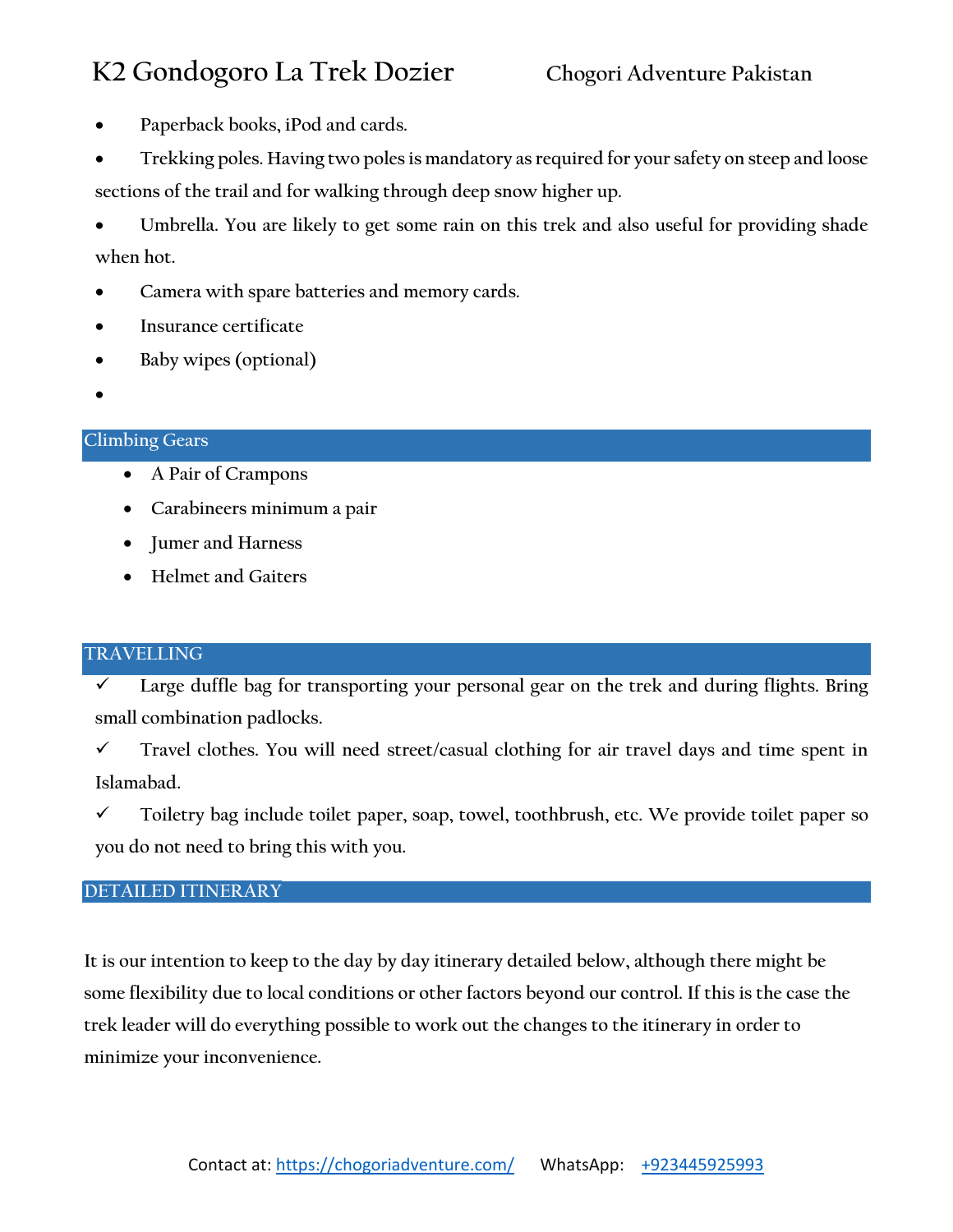## **Day 1: Arrival at Islamabad**

**This is the first day of trekkers in Pakistan. Upon arrival one of our staff will pick up the guest from Islamabad Airport and escort them to the hotel.**

**You can spot our staff holding our company card at Islamabad Airport. You are bound to provide flight details 3 to 4 days before arrival. Our staff will pick you up and transfer to a partner hotel in Islamabad close to Margalla hills. At the hotel, after relax and rest clients are bound to pay their dues upon late arrival payment of dues and briefing will be conducted in Skardu.**

**GPS: Altitude: 540 m; Location: Islamabad**

**Accommodation: Hotel Room on twin sharing basis.**

**Meals: Breakfast, Lunch, and Dinner Included,**

## **Day 2: Flight to Skardu / Karakoram**

**We will fly to Skardu in the morning. Skardu is the logistic hub of the expeditions and trekking's in the Karakoram range. The flight from Islamabad to Skardu will provide spectacular views of the Himalaya and Karakoram mountains and we should be able to see Nanga Parbat towering among other peaks.**

**Upon arrival in Skardu, one of our staff will be waiting at Skardu Airport and will escort the clients to the partner hotel. Upon early arrival, we would have enough time to rest and pay a visit to the local Bazar and outskirts of Skardu city.**

**GPS: Altitude :540m-2228m , Location :Skardu**

**Accommodation: Hotel Room on twin sharing basis.**

**Meals: Breakfast, Lunch, and Dinner Included,**

## **Day 3: Rest Day at Skardu**

**Skardu is a mountainous town along the Indus river, surrounded by mountains. After breakfast, we will go on an acclimatization hike to the kharpocho and old castle some hundred meters hike from Skardu Bazars. The fort provides a breathtaking view of the Indus river, Skardu, and its Surroundings. While the afternoon you can check out your trekking kit or need to buy something you can go to Bazar for shopping or sightseeing. During the whole activity, our guide will facilitate you.**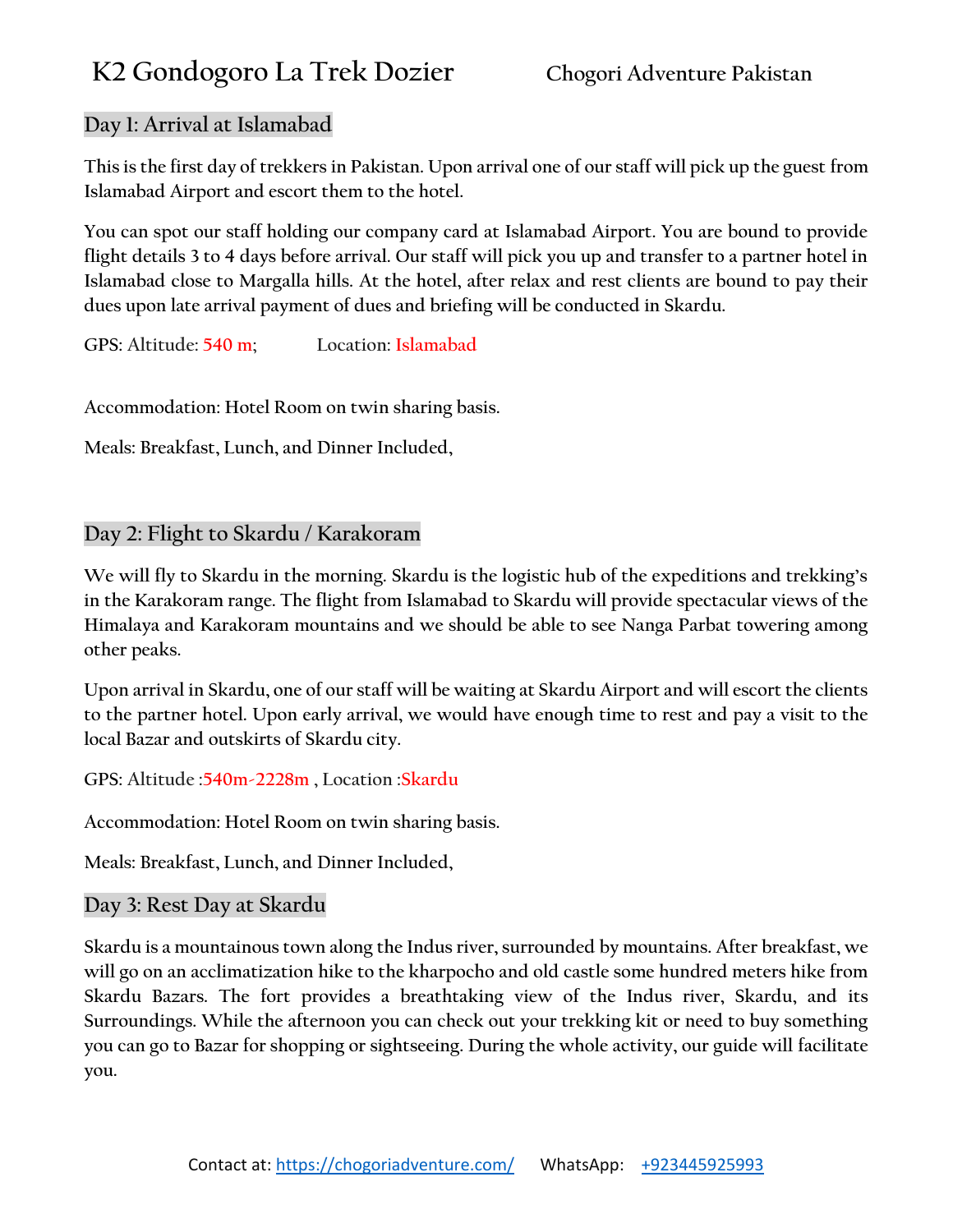**while our office staff at Skardu will do our paperwork that mostly cleared in a day but unfortunately more than a day in most cases.** 

**GPS: Altitude: 2228m , Location :Skardu**

**Accommodation: Hotel Room on twin sharing basis.**

**Meals: Breakfast, Lunch, and Dinner Included.**

## **Day 4: Drive to Jula/Mongron Camp**

**We will drive to Askoli Village with our crew and supplies. It's a 5-7-hour jeep drive from Skardu to Askoli. After half hour drive from Skardu, we will reach the Shigar valley which hosts the secondhighest peak on the planet. We will go through h the lush green fields of Shigar valley along the Shigar river and the valley is narrowed as we further proceed to the mountains. The narrow track will lead us to Aksoli driving along to the Braldu River. Our porters will join us from Askoli or at Mongron camp. Askoli is the last village before Baltoro Glacier Trek. After some rest we will move to Jula/Mongron camp. After an hour's drive, we will reach Korofon camp. This place is the junction of Biafo Glacier and Baltoro River. Snow lake and Hisper la trek is taken via this Glacier on our left. We will resume our drive to Jhula / Mongron camp. A notable peak to see is Bakhordas peak facing Jhula Camp. Bakhoradas is the first peak to get in view while k2 base camp. Upon arrival our staff establishes tents and the participants will be served a hot cup of tea with cookies and snacks. We will take dinner in our mess tent and camp overnight in a fully serviced campsite.** 

**GPS: Altitude: 3150 m; Location: Jula**

**Accommodation: tents on twin sharing basis.**

**Meals: Breakfast, Lunch, and Dinner Included.**

## **Day 5: Trek to Paju**

**In past, we used to embark upon our k2 base camp trek from Askoli Village. But due to recently built road track to Paju camp has enabled the trekking participants to access Jula or Mongron Camp by jeep. The trek starts early in the morning, after five or six hours trek we will be at Paju camp. This day we have to cross streams on the way so do not forget to get prepare for the stream crossing. We will be at our destination around 12 Pm, we will camp overnight at Paju camp.**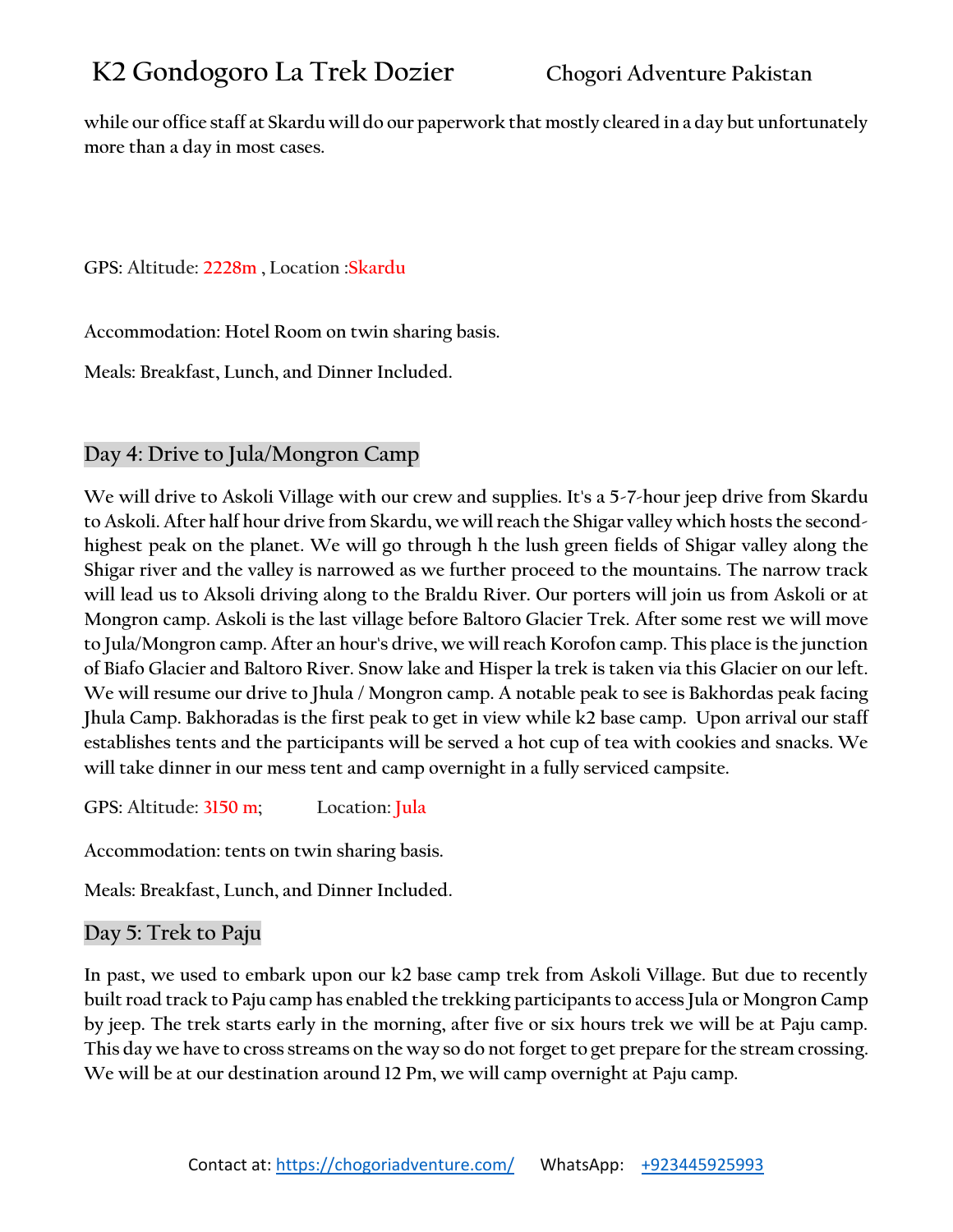**GPS: Altitude: 3,666 m; Location: Paju**

**Accommodation: tents on twin sharing basis.**

**Meals: Breakfast, Lunch, and Dinner Included.**

## **Day 6: Trek to khobusre**

**On this day of k2 Base Camp Trek, we will start our trekking on the 65km Baltoro Glacier and it will follow us till Concordia where it confluence with Godwin Austin Glacier. After half an hour trek from Paju camp, we will be at the snout of Baltoro Glacier. This is where you can see Trango Towers. Uli Baiho and Paju Peak. The trek will take on the high and downs of Baltoro glacier from here ahead. It is suggested that to be careful while trekking, let the horses and donkeys go if they are crossing your way. 4 to 5 hours' trek will take us to Liligo, where we will take our lunch in front of Trango towers. The walk will continue to the Khoburse camp along the right edge of Baltoro Glacier and camp overnight there.**

**GPS: Altitude: 3,800 m; Location: Khuburse**

**Accommodation: tents on twin sharing basis.**

**Meals: Breakfast, Lunch, and Dinner Included.**

## **Day 7: Trek to Urdukas**

**After early wake up and getting breakfast we will start our trek to Urdukas Camp over the rough terrain of Baltoro Glacier. This is the last camp before glacial camps on Baltoro Glacier and the shortest day while Baltoro Glacier or k2 Base camp trek. The camp is located at a higher location above Baltoro Glacier and provides the best view of the Granite spire (Trango, Uli Biaho, and Cathedrals). This is the second scenic camp during k2 trekking after Concordia camp. Good weather also provides a glimpse of Gasherbrum 4 as well from Urdukas Camp.**

**GPS: Altitude: 3,950 m; Location: Urudukas**

**Accommodation: tents on twin sharing basis.**

**Meals: Breakfast, Lunch, and Dinner Included.**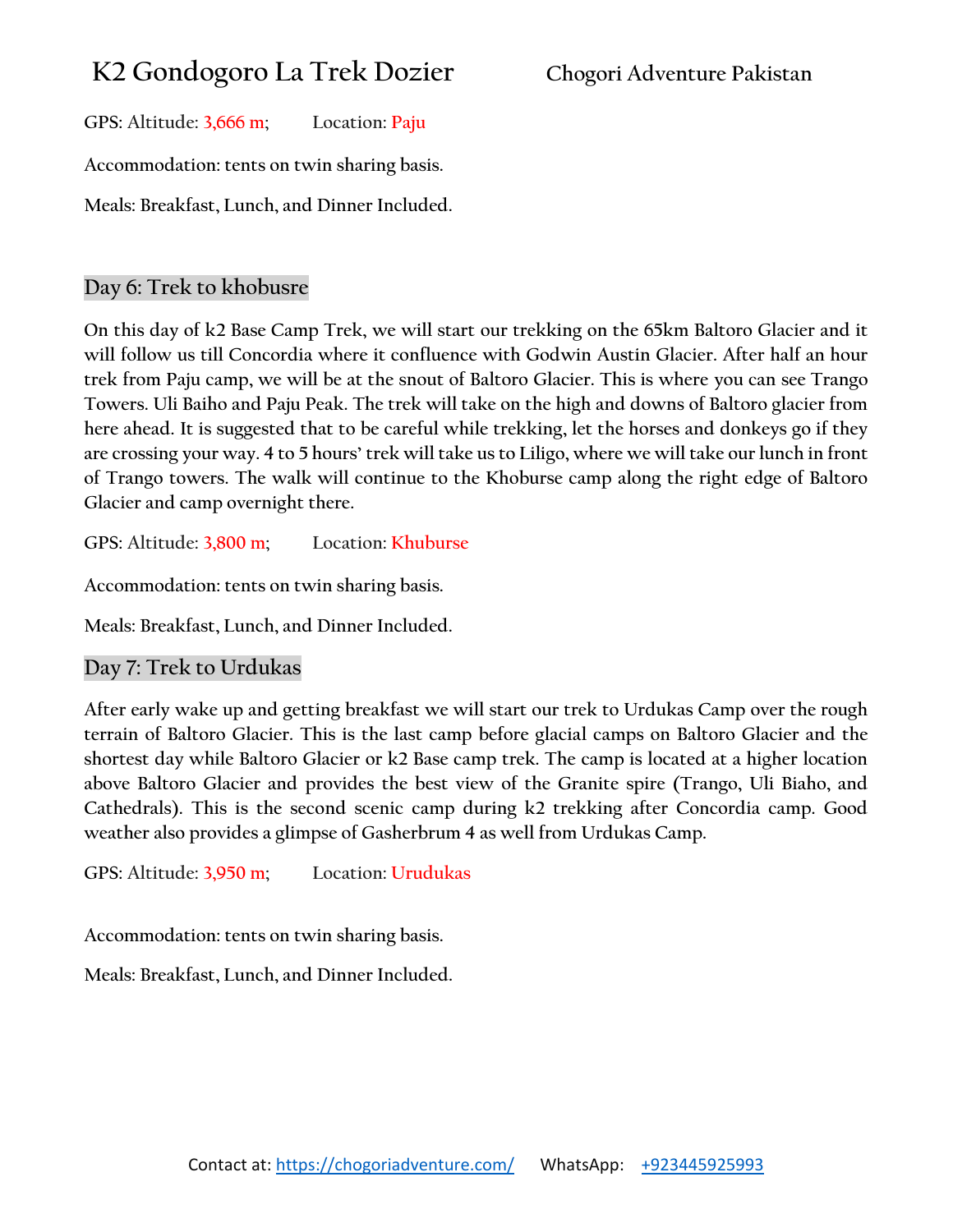## **Day 8: Trek to Goro II**

**On this day of the k2 base camp trek, participants trek in the middle of Baltoro Glacier through the rough moraines. Masherbrum peak is visible on the right side and Muztagh on the left. This day we get first distant sight of Gasherbrum's and Broad Peak. 3-4 hours' trek on the glacier we will take our lunch and rest for a while at Goro 1. After lunch, we will resume the trek and it will take 3-4 hours to Goro 2 and Camp overnight in front of Masherbrum. Goro 2 is a windy and cold campsite this is our first camping at Baltoro Glacier. It is the junction of Baltoro Glacier and Younghusband. Looking back to Baltoro Glacier the views of the collection of peaks are mesmerizing.**

**GPS: Altitude: 4,300 m; Location: Goro II**

**Accommodation: tents on twin sharing basis.**

**Meals: Breakfast, Lunch, and Dinner Included.**

## **Day 9: Trek to Concordia**

**A very special day of k2 base camp trek passing through panoramic scenery of spectacular mountains to Concordia and k2 visible if weather permits. Concordia no doubt is one of the best campsites on the planet, also known as the "throne room of mountains gods". Surrounded by sky kissing giant peaks as Marble peak, K2, Broad Peak, Gasherbrum 3, Mitre peak, Baltoro Kangri, Sia Kangri, and Chogolisa. Concordia is the junction of Baltoro, Godwin Austin, Gasherbrum, and Vigne Glaciers. After a 5-6 hours' trek on the Baltoro glacier from Goro 2, we will reach Concordia. Very few people are fortunate enough to experience this wilderness. The camp is cold and even snowfall many times and overnight camping in a completed wilderness.**

**GPS: Altitude: 4,691 m; Location: Concordia**

**Accommodation: tents on twin sharing basis.**

**Meals: Breakfast, Lunch, and Dinner Included.**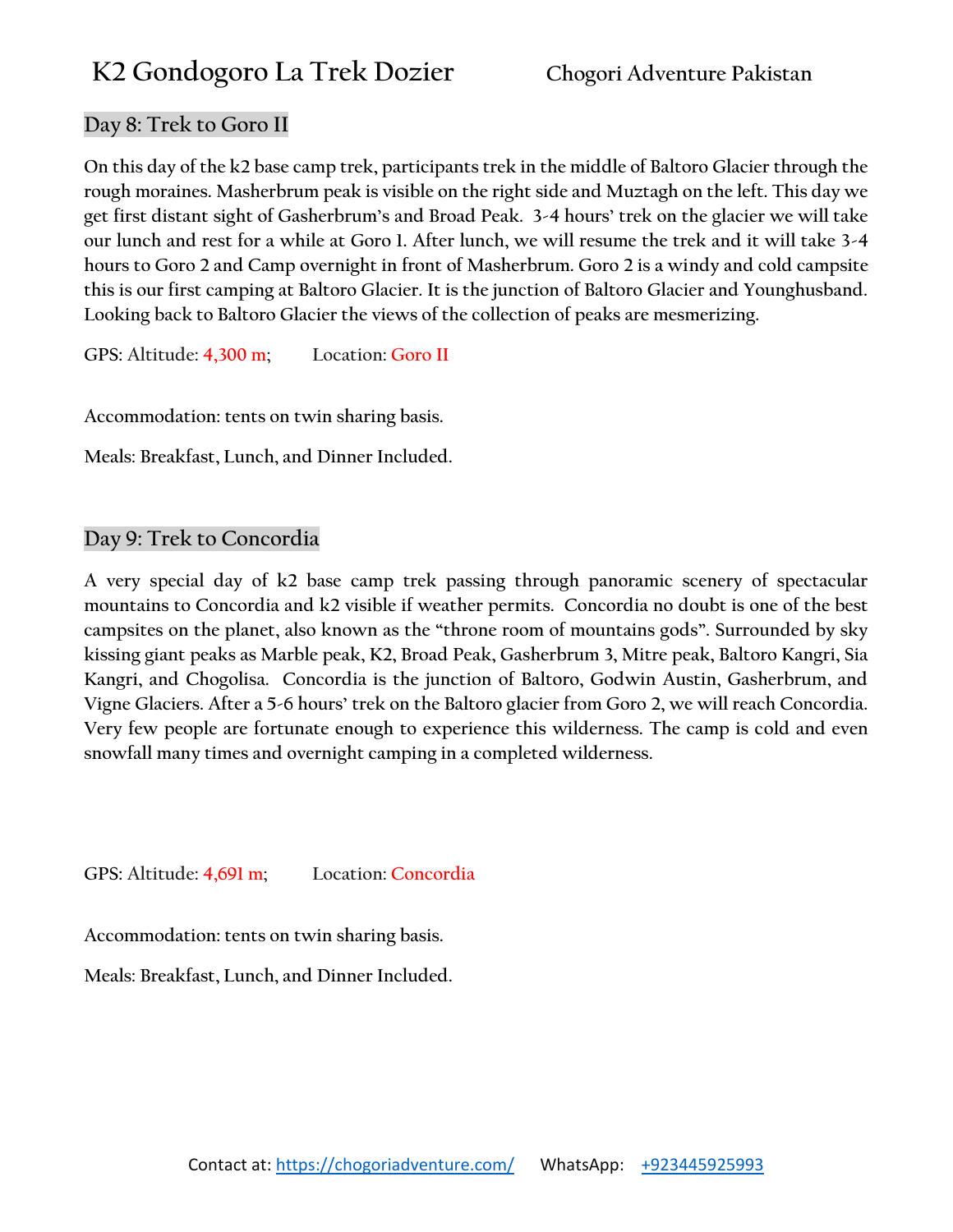## **Day 10: Trek to Broad Peak Base Camp and K2 Base Camp (Gilkey Memorial)**

**This day we have a flexible schedule most of the trekkers want a closer look at k2 and want to visit Gilkey Memorial while most prefer to hike to Broad Peak Base camp and back to Concordia on the same day and some just want to stay at Concordia to enjoy the 360-degree view of mountains around. We have a whole day to fully absorb the wilderness of the "Throne Room of Mountain Gods". Trekkers would choose the option they prefer.**

**Those trekkers who want to go to Broad Peak Base Camp and K2 Base camp (Gilkey Memorial) will rise early in the morning. We start our trek towards Broad peak base camp crossing the Glacial streams flowing through the junction of Glaciers very next to the Concordia camp. This part of the glacier between Concordia and K2 Base Camp is rough and technical due to the melting down of the glaciers and the rest is smooth plain track till Broad Peak Base Camp. It will take almost three hours to reach Broad Peak Base camp, where we will take our lunch and resume the trek for two more hours till k2 base camp through Godwin Austin Glacier mostly white glacier. K2 Base Camp elevation/height estimated as 4998m (16,400 ′) almost five thousand meters above sea level. At k2 Base Camp, Gilkey Memorial is a 10-15 minutes' hike on the mountain. We can find the memories of legends who lost their lives while scaling mountains in the Karakoram. We would have chances of meeting with climbers at Broad Peak and K2 Base Camp only when we are there during July and August. After paying homage to the legends at Gilkey Memorial we will start the trek back to Concordia via the same route and overnight camp at Concordia.**

**GPS: Altitude: 5,100 m; Location: K2 Base Camp**

**Accommodation: tents on twin sharing basis.**

**Meals: Breakfast, Lunch, and Dinner Included.**

## **Day 11: Trek Back to Concordia**

**Today we will return to Concordia from K2 Base Camp and it will be a rest day for those who chose to stay at Concordia. We will trek back via the same route that we have followed while going to k2 Base camp and will have the same view of the Karakoram mountains. The hike is now easy while returning to Concordia. We will trek on the Godwin Austin and camp overnight at Concordia. It will be a hike of 5-6 hours.** 

**GPS: Altitude: 4,690 m; Location: Concordia**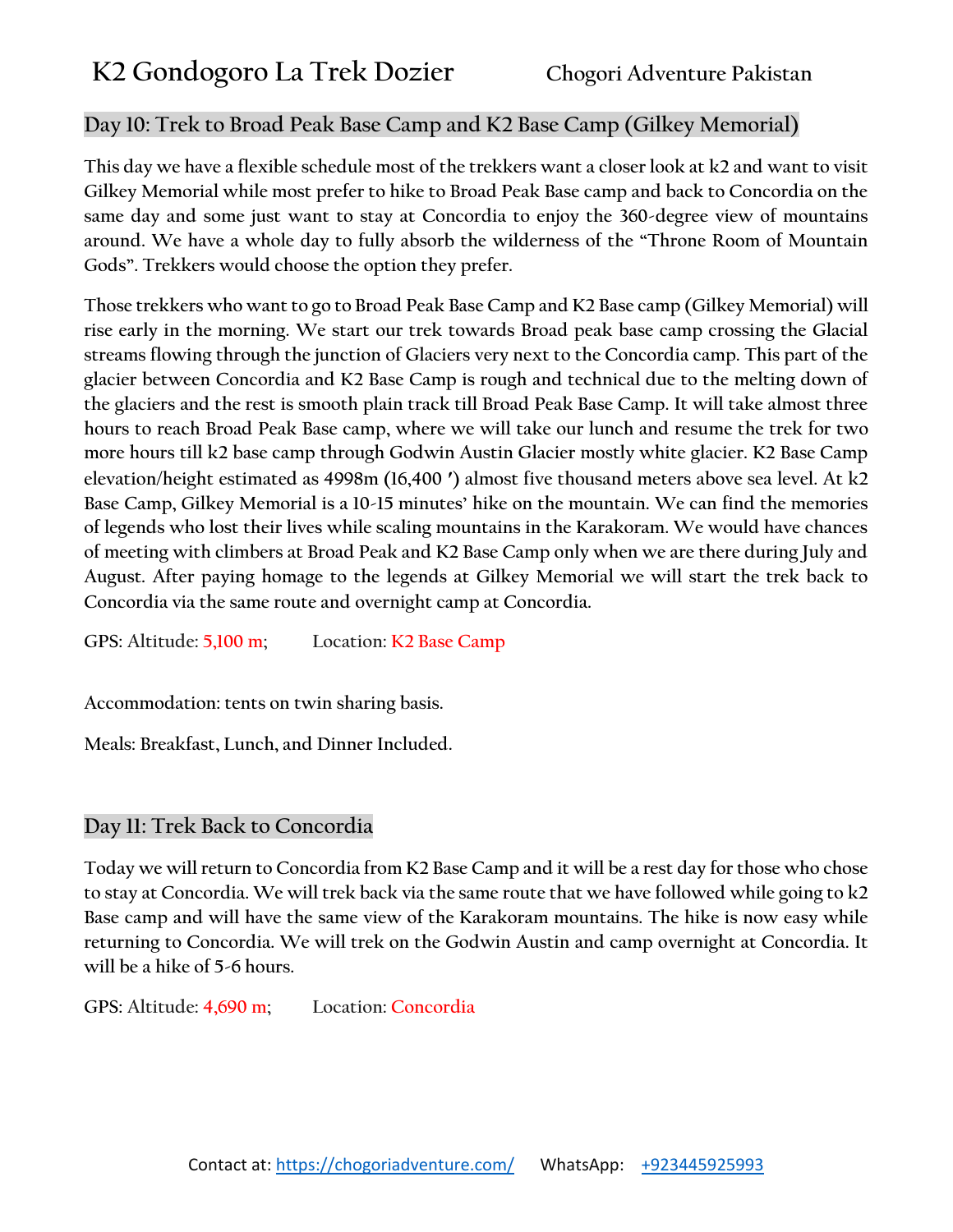**Accommodation: tents on twin sharing basis.**

**Meals: Breakfast, Lunch, and Dinner Included.**

## **Day 12: Trek to Ali Camp**

**On this day of k2 Base Camp and Gondogoro la trek, we will start our journey towards Ali Camp via upper Baltoro Glacier. After crossing Mitre peak we will be on Vigne glacier, it is a crispy white glacier very easy to walk on the surface of the glacier. There are many small crevasses on the glacier so it is recommended to walk along with our guide or any other staff member and use crampons in case of fresh snow on the glacier. We will camp at Ali Camp (named after a local porter who discovered Gondogoro Pass). It will take around 5 to 6 hours from Concordia to Ali Camp.**

**GPS: Altitude: 5,000 m; Location: Ali Camp**

**Accommodation: tents on twin sharing basis.**

**Meals: Breakfast, Lunch, and Dinner Included.**

## **Day 13: Gondogoro La Crossing and camping at Khuspang**

**This is the critical day of k2 Base Camp and Gondogoro la trek. The pass need to be crossed before the sunrise because there are chances of rock falling whiling descending the top. The descending part is mostly rocky glacier so we need to do this before the sun warms the glacier surface. We will wake up before dawn or even midnight, after having a good breakfast we will start our trek to Gondogoro la pass with a rescue member and our support staff. Rescue people are already there we pay them and they watch the ropes on the Gondogoro Pass and assist us crossing the top.** 

**We will continue our trek on the west Vigne glacier until Gondogoro la Base. On Gondogoro Pass base we will put on our harnesses and crampons, and start climbing slowly, our support crew will accompany us during the whole process. It normally takes 3 hours to reach the top of Gondogoro la. We will be on the top at dawn the four 8000m peaks (k2, Broad Peak, G1, and G2) and the whole Baltoro region is just in front of you whole on the other site the ravishing Laila peak and Gondogoro valley will catch your imagination.**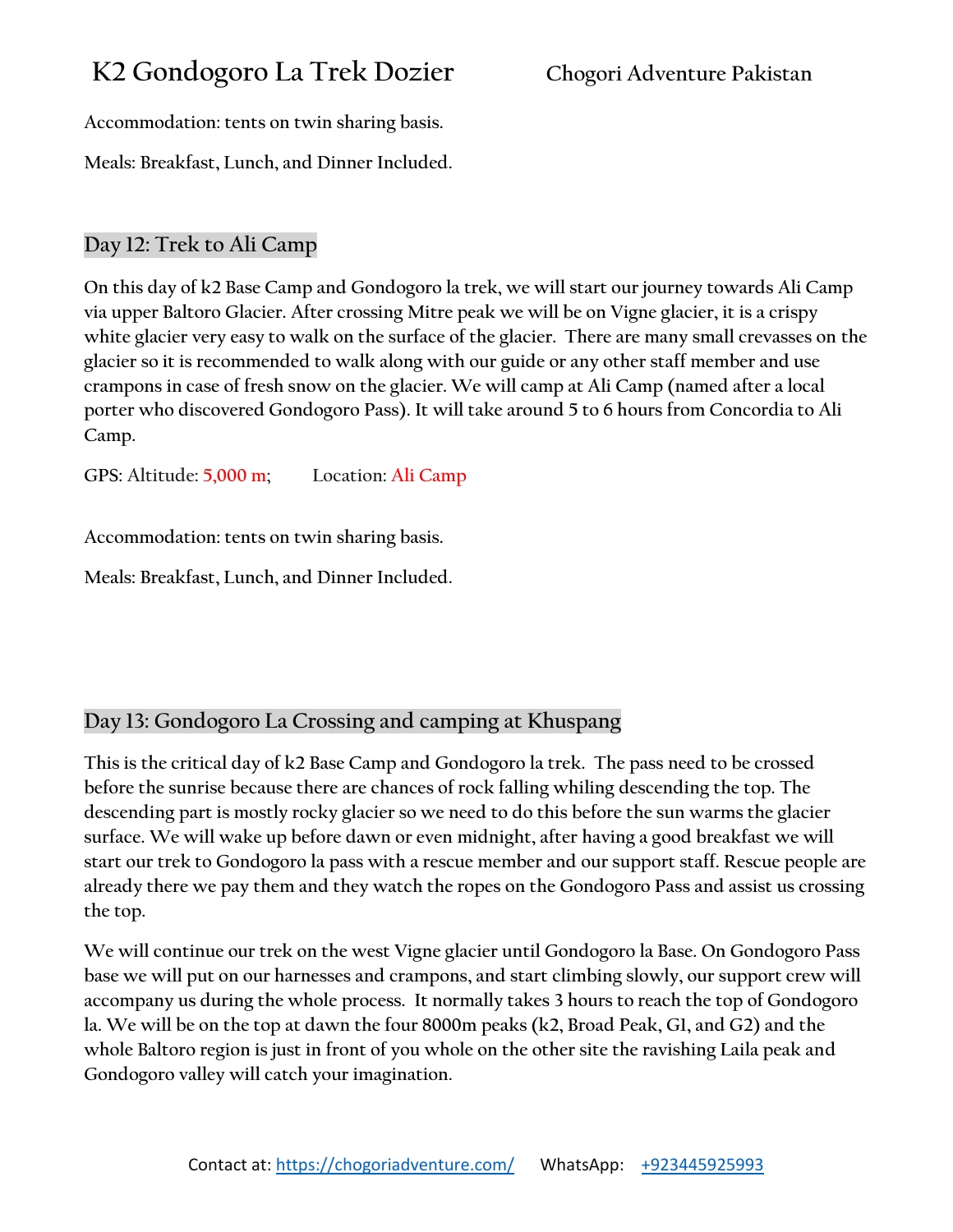**Participants need to be extra vigilant and must watch every step while descending the top. The fixed ropes are used while descending Gondogoro la into Hushe valley. During early summer this part has snow so keep your crampons on if there is snow while after mid-summer it is mostly rocky so try to trek down without crampons. Our support crew is there always our guide will lead you from the front. Upon descending the pass, the trail becomes essay and straightforward till Khuspang Camp. We will camp at Khuspang camp (4600m) overnight in front of Laila peak.**

**GPS: Altitude: 4,680m and 56,00 m; Location: Khuspang & Gondogoro Pass**

**Accommodation: tents on twin sharing basis.**

**Meals: Breakfast, Lunch, and Dinner Included.**

## **Day 14: Trek to Saicho Camp**

**Today we will resume the trek back to Saicho camp. We start trekking on the Gondogoro glacier for an hour till Dalchanhpa. We will come across Masherbrum while this section of the trek. After lunch at Dalchangpa. We will resume trek to Saicho Camp through the pasture of Gondogoro and will camp at Siacho overnight. Siacho has comparatively better weather so we can wash and take a shower over there. It will be a trek of 5-6 hours today.**

**GPS: Altitude: 3,350 m; Location: Saicho**

**Accommodation: tents on twin sharing basis.**

**Meals: Breakfast, Lunch, and Dinner Included.**

## **Day 15: Trek to Hushe Village**

**On this Day of k2 Base Camp and Gondogoro la trek, we will be back to civilization. we will resume the trek back to Hushe Valley. The last village of Ghanche District is known for its hospitality. It will take up to 5 hours to reach Hushe Village we can stay overnight at Hushe or travel to Skardu on the same day.**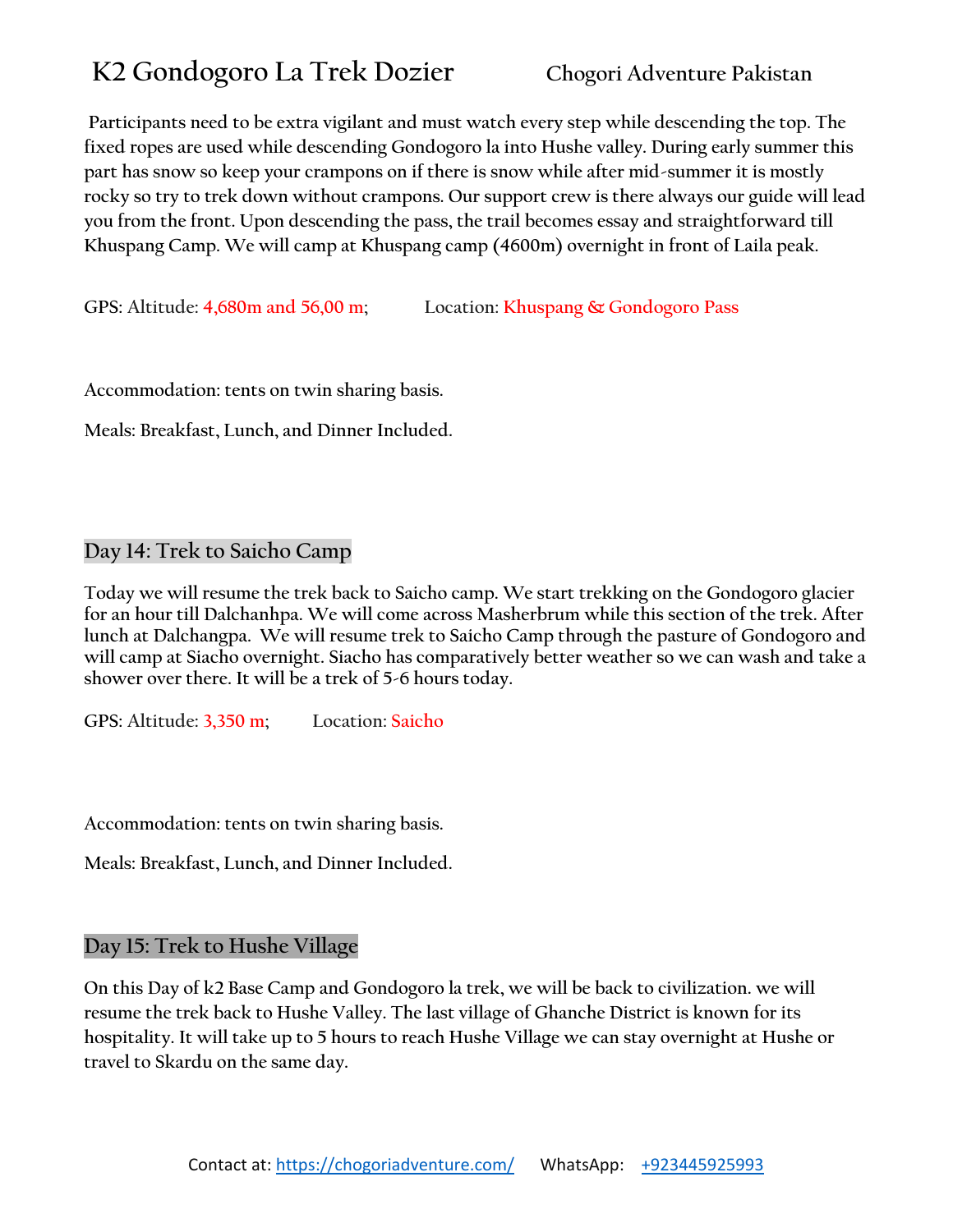**GPS: Altitude: 3,048 m; Location: Hushe Village**

**Accommodation: tents on twin sharing basis.**

**Meals: Breakfast, Lunch, and Dinner Included.**

## **Day 16: Drive Back to Skardu**

**Today our jeeps will take us back to Skardu city. At Skardu, it is time to wash, shopping, and excursion and the k2 Base Camp and Gondogoro la trek is concluded.**

**GPS: Altitude: 2,230m m; Location: Skardu** 

**Accommodation: tents on twin sharing basis.**

**Meals: Breakfast, Lunch, and Dinner Included.**

## **Day 17: Contingency Day at Skardu or visit to Kachura Lake**

**This day is to compensate for delays in trekking. If you are according to the schedule of K2 Base Camp trek, then It is a free day you can enjoy your day at the hotel or visiting the local Bazar or we can arrange a short trip to a lake known as Kachura Lake in the outskirts of Skardu. A farewell Dinner will be held at a Good Restaurant at Skardu in honor of our guests.**

**GPS: Altitude: 2,228 m; Location: Kachura Lake**

**Accommodation: Hotel rooms on twin sharing basis.**

**Meals: Breakfast, Lunch, and Dinner Included.**

## **Day 18: Flight Back to Islamabad**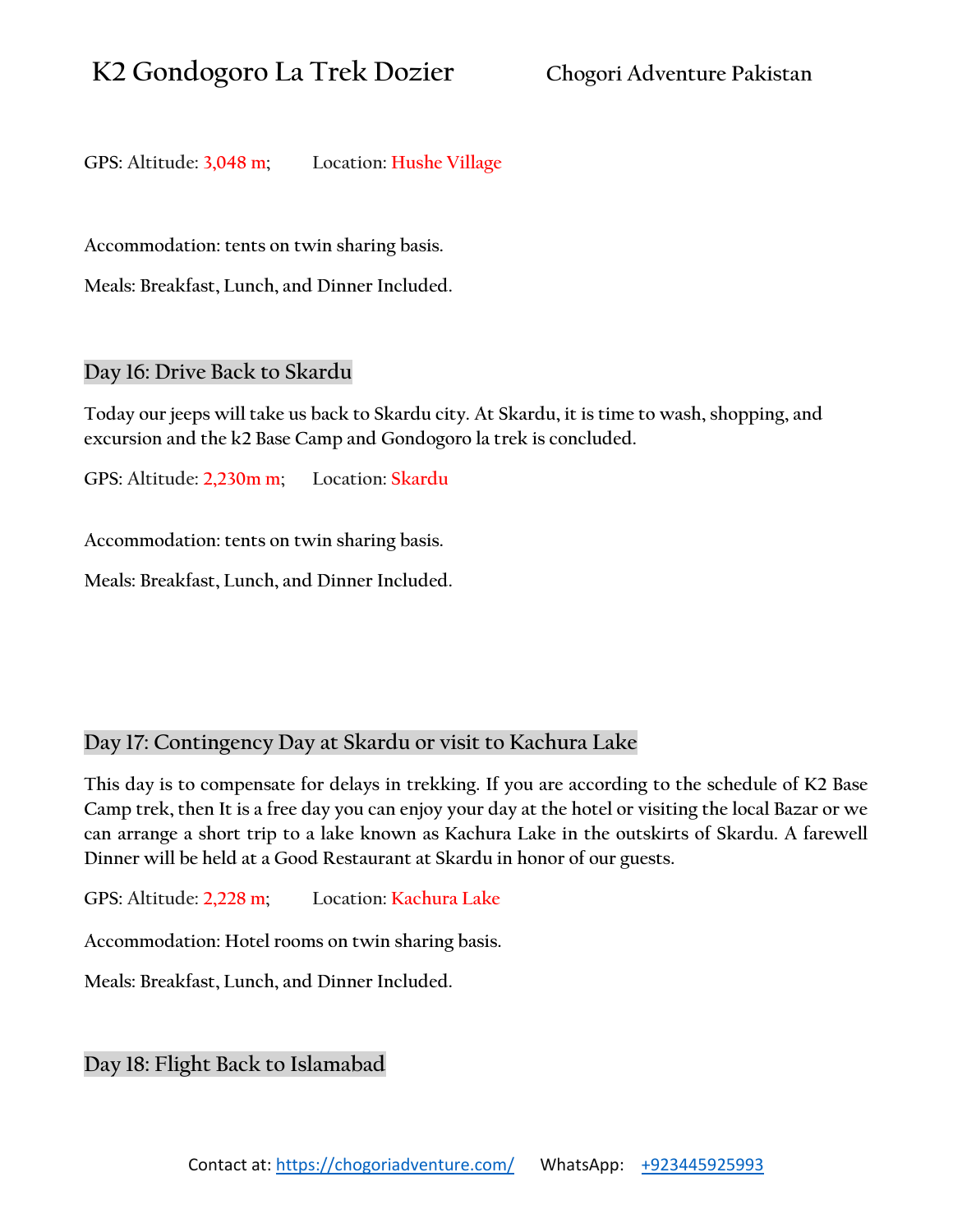**Today we will fly back to the capital city of Pakistan Islamabad vie PIA flight.**

**GPS: Altitude: 540 m; Location: Islamabad**

**Accommodation: Hotel rooms on twin sharing basis.**

**Meals: Breakfast, Lunch, and Dinner Included.**

## **Day 19: Contingency Day**

**This day is reserved in case of flight cancellation to drive to Islamabad from Skardu. It will take almost 20 hours to drive from Skardu to Islamabad via Karakoram Highway or Naran Kaghan. In the case of a flight from Skardu to Islamabad, it is a free day in Islamabad. Where you can go to the old Rawalpindi City or Islamabad, shopping Bazars or Historical monuments.**

**GPS: Altitude: 540 m; Location: Islamabad**

**Accommodation: Hotels rooms on twin sharing basis.**

**Meals: Breakfast, Lunch, and Dinner Included.**

## **Day 20: Departure to Home Country**

**This is the last day of the K2 Base Camp Trek; our staff will transfer the trek participants to Islamabad Internal airport to say goodbye.**

## **Our K2 and Gondogoro La Trekking Holiday Packages and Cost**

**K2 Base camp and Karakoram Mountain range have been the trekker's heaven for centuries. The place is special, exotic and a lifetime dream for most of us. We offer the following k2 Base camp and Gondogoro la trek packages and costs. Find a suitable packages to explore the wilderness of the Karakoram range with the leading [native trekking company](https://chogoriadventure.com/) of Pakistan.**

**Beside trekking and mountaineering expedition we also** provide Customized tours all Across Pakistan Particularly in north Pakistan (Chitral & Gilgit Baltistan)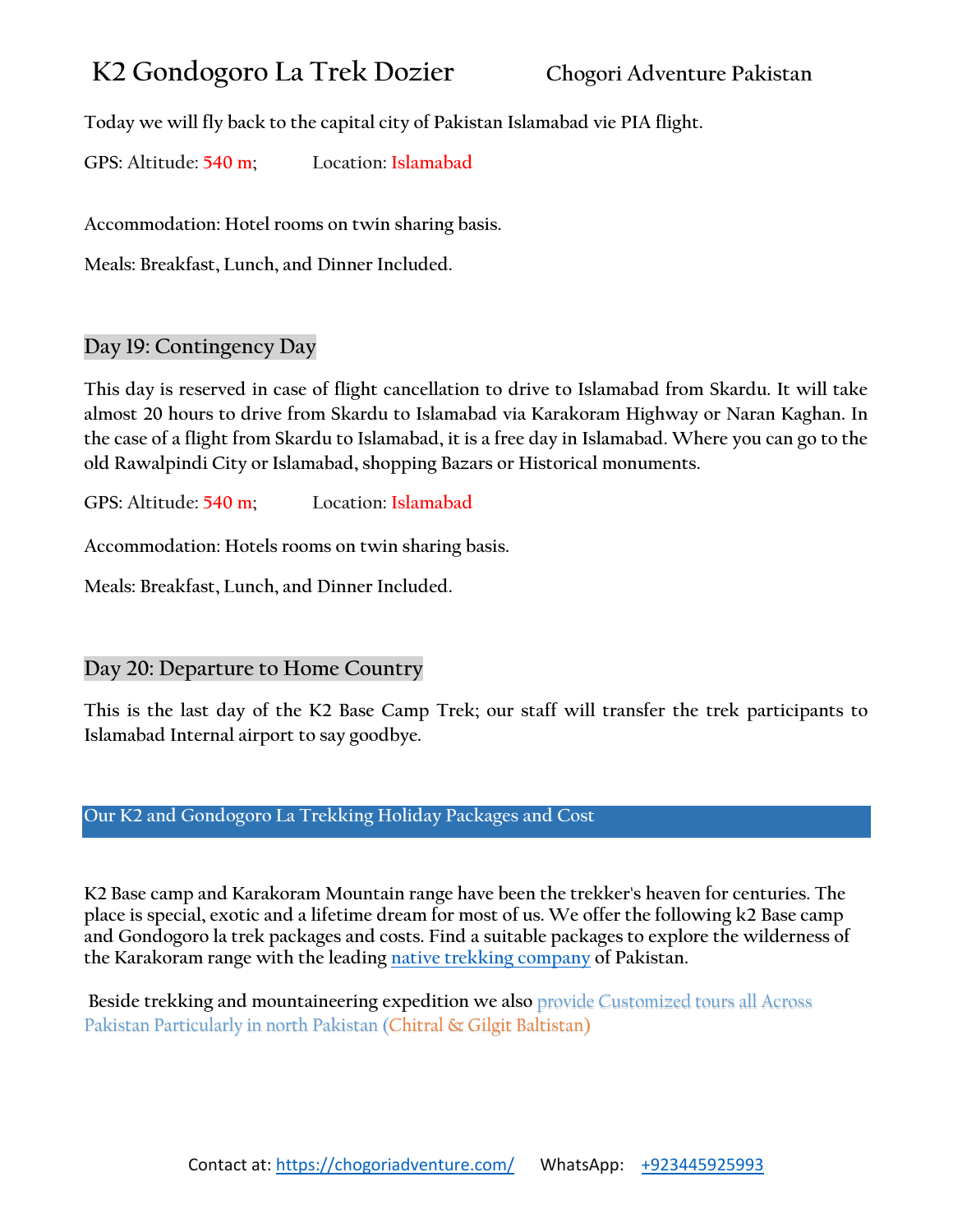## K2 Base Camp and Gondogoro La Trekking Holiday packages and Cost

we offer the following k2 and Gondogoro La trekking holidays for individuals, groups, man, and women all around the world.

| K2 Trek Holidays                                       | <b>Cost USD Cost Euro</b> |                  |
|--------------------------------------------------------|---------------------------|------------------|
| K2 Base Camp Trek-20 days (All-Inclusive)              | \$1,750                   | €1,530           |
| K2 Base Camp Trek-13 days (Trek only)                  | \$1,380                   | $\epsilon$ 1,250 |
| K2 Base Camp Trek for Beginners / Seniors-25 days      | \$2,500                   | €2,220           |
| K2 Gondogoro La Trek-20 days (All-Inclusive)           | \$1,950                   | €1,750           |
| K2 Base Camp and Gondogoro La Trek-13 days (Trek only) | \$1,490                   | €1,340           |
| K2 and Gasherbrum Base Camp Trek-23 days               | \$2,300                   | €2,050           |
| K2 and Nanga Parbat Base Camp Trek-24 days             | \$2,500                   | €2,150           |
| K2 Base camp and Snow Lake Trek-38 days                | \$4,000                   | €3,550           |
| All 8000m Base Camp Trek-28 days                       | \$3,000                   | €2,660           |
| The Grand Karakoram Trek Pakistan-36 days              | \$4,000                   | €3,550           |
| K2 Base Camp and Deosai Tour-22 days                   | \$2,000                   | €1,800           |
| K2 Base Camp and Basho Valley Tour-22 days             | \$2,000                   | €1,800           |
| K2 Base Camp and Hunza Tour-25 days                    | \$2,200                   | €2,000           |
| K2 Base Camp and Kalash Tour-25 days                   | \$2,500                   | €2,230           |
| K2 Base Camp Trek and Lahore Tour-24 days              | \$2,400                   | €2,150           |
| K2 Base Camp and Khosar Gang Expedition-28 days        | \$3,500                   | €3,100           |
| K2 Base camp and Pastore Peak Climb-28 days            | \$3,500                   | €3,100           |
| K2 Base Camp Trek and Spantik Expedition-45 days       | \$4,500                   | €3,990           |